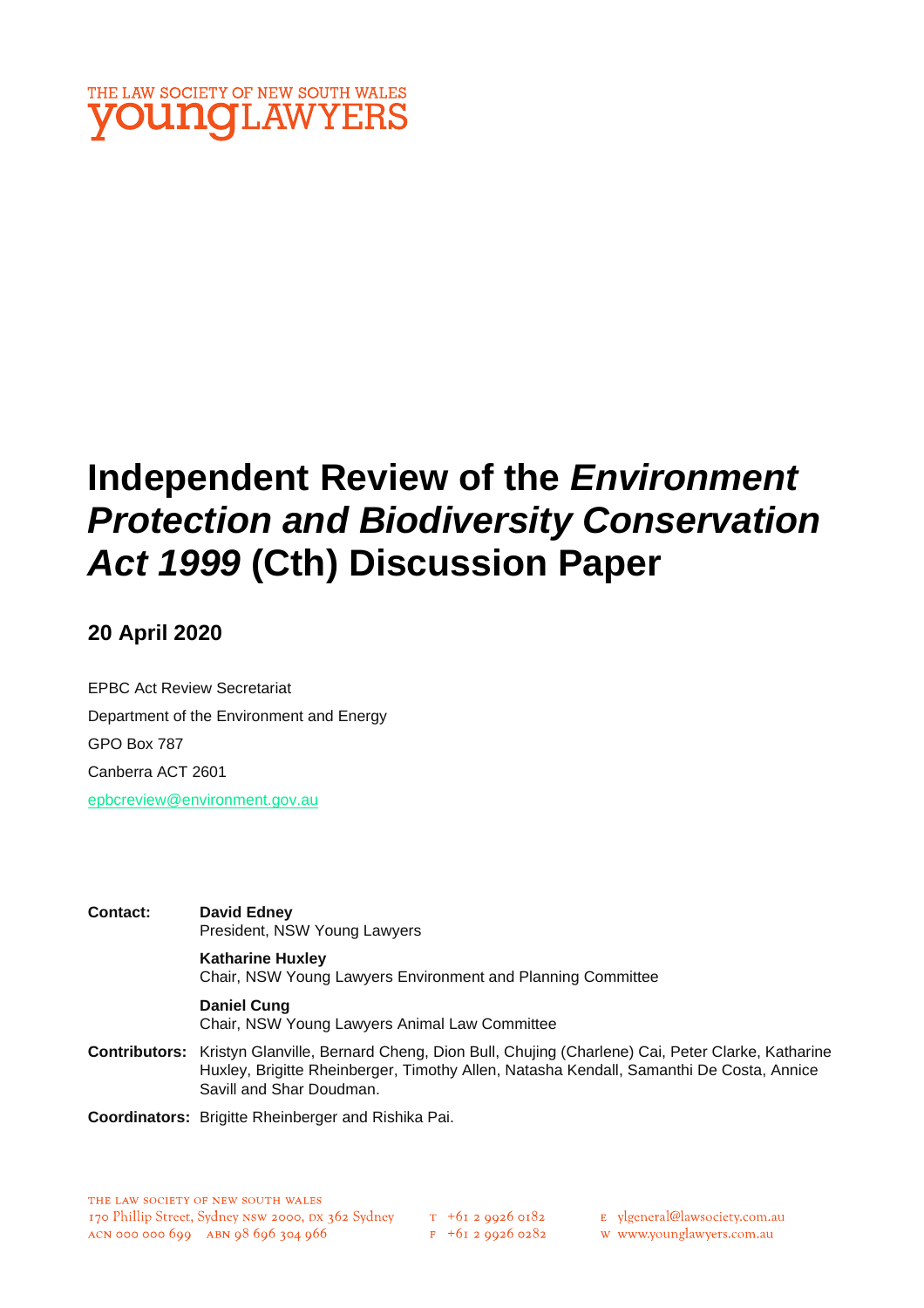The NSW Young Lawyers Environment and Planning Committee and NSW Young Lawyers Animal Law Committee (**Committees**) make the following submission in response to the Independent review of the *Environment Protection and Biodiversity Conservation Act 1999* (Cth) Discussion Paper (**Discussion Paper**).

## **NSW Young Lawyers**

NSW Young Lawyers is a division of The Law Society of New South Wales. NSW Young Lawyers supports practitioners in their professional and career development in numerous ways, including by encouraging active participation in its 15 separate committees, each dedicated to particular areas of practice. Membership is automatic for all NSW lawyers (solicitors and barristers) under 36 years and/or in their first five years of practice, as well as law students. NSW Young Lawyers currently has over 15,000 members.

NSW Young Lawyers accepts the science and wide-ranging effects of climate change, including as outlined by the United Nations Intergovernmental Panel on Climate Change in its leading expert reports. NSW Young Lawyers considers that Australia has the ability and a responsibility to rapidly reduce emissions and actively help to keep the world's emissions within its remaining 'carbon budget'.

NSW Young Lawyers recognises that there is a climate emergency, posing an unprecedented challenge for human rights and the rule of law. In order for there to be intergenerational equity and climate justice, as well as interspecies equity and ecological sustainability, the law needs to enable and require Australia to rapidly decrease  $CO<sub>2</sub>$  (and other greenhouse gas) emissions and to be legally accountable for their adverse contributions to the impacts of climate change.

The NSW Young Lawyers Environment and Planning Committee comprises of a group of approximately 250 members interested in our natural and built environment. The Committee focuses on environmental and planning law issues, raising awareness in the profession and the community about developments in legislation, case law and policy. The Committee also concentrates on international environment and climate change laws and their impact within Australia.

The NSW Young Lawyers Animal Law Committee (**ALC**) comprises a group of over 400 members interested in animal protection laws regulating the treatment of animals. The ALC aims to raise awareness and provide education to the legal profession and wider community, while increasing understanding about the importance of protecting animals from abuse and neglect. A common theme amongst ALC members is a passion and desire to use their legal skills and the law to improve protections for animals.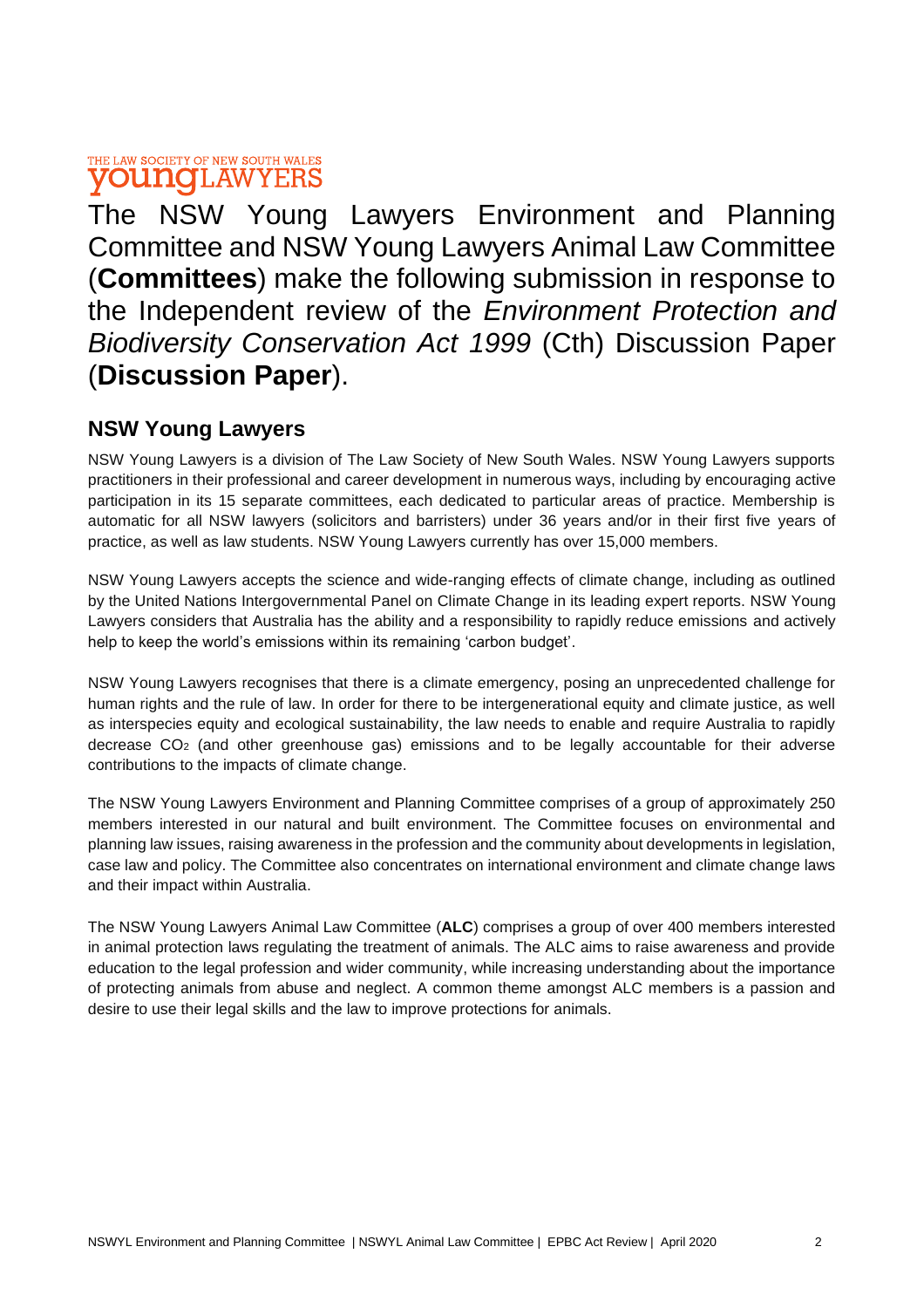### **Summary of recommendations**

- 1. The *Environment Protection and Biodiversity Conservation Act 1999* (Cth) (**EPBC Act**) be amended to explicitly require consideration of cumulative impacts arising from an action.
- 2. The EPBC Act be amended to include a requirement for persons undertaking an action to state how that action will achieve the principles of ecologically sustainable development (**ESD**).
- 3. The EPBC Act be amended to ensure ESD is the overarching object of the Act.
- 4. The EPBC Act be amended to include an object to promote climate change mitigation and adaptation strategies.
- 5. Section 3(1)(c) be amended to specifically refer to the conservation of flora and fauna.
- 6. Section 3(2)(e)(iv) be amended to emphasise the need to protect threatened and endangered species.
- 7. The EPBC Act be amended to include greenhouse gas emissions as a Matters of National Environmental Significance (**MNES**).
- 8. Subdivision FB of Part 3 of the EPBC Act be amended to include a requirement for approval of developments with a significant impact on water resources, irrespective of whether the relevant development relates to coal seam gas extraction or large coal mining developments.
- 9. The following measures be prioritised for reform:
	- more holistic national habitat management;
	- documentation and protection;
	- more effective collaboration between Federal and State agencies in data sharing and protection and conservation measures;
	- greater emphasis on the importance of environmental water to sustain water-dependant habitats; and
	- more strategic and considered assessment of projects that jeopardise vulnerable inland water ecosystems.
- 10. The EPBC Act should focus on defining and regulating environmental and heritage outcomes that have sufficient specificity to be measured, monitored and enforced. Where environmental and heritage outcomes lack specificity due to a lack of scientific knowledge, the precautionary principle should be applied.
- 11. The EPBC Act should make adequate allowance for the enforcement of outcomes-based regulation.
- 12. Should automatic approvals be incorporated into the EPBC Act, consideration must be given to the following factors for each relevant type of development:
	- whether the type of development works is objectively low impact;
	- the extent of pre-assessment done by regulators, for example, whether the regulator in preparing zoning maps has already collated and considered at an aggregate level data concerning the environmental impacts of particular forms of development, such that individual assessment of projects is unnecessary;
	- the availability of data regarding environmental impacts, such as mapping of zoning, flood risk, bushfire risk, geotechnical risk, ecological sensitivity and/or heritage items; and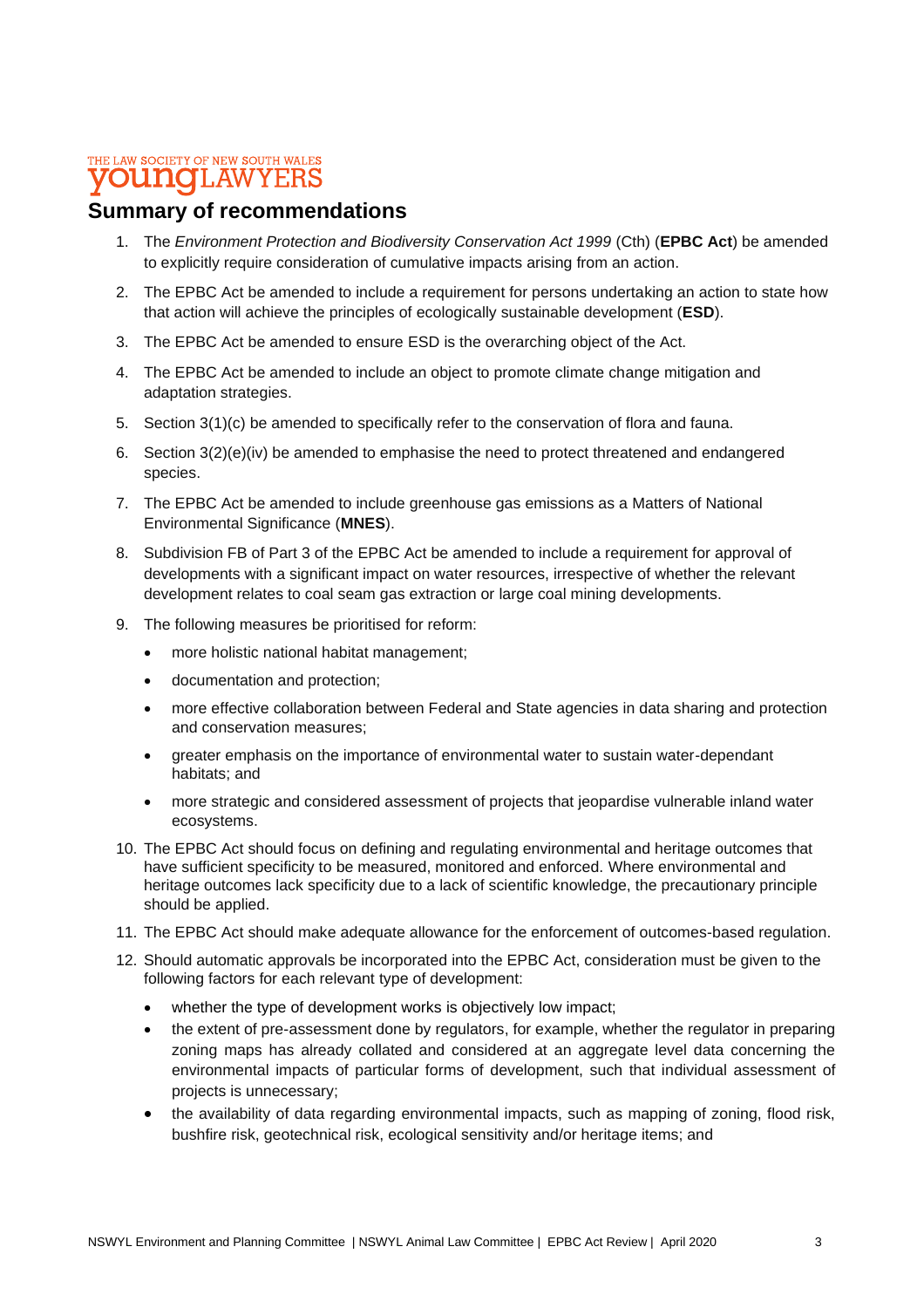- any scientific or technical data available regarding environmental impacts and mitigation strategies for particular forms of development, such as town planning reports, strategic assessment reports, and fauna or flora studies.
- 13. That any mechanism for creating exemption or automatic approval schemes should include safeguards against improper lobbying of government Ministers or departments to improperly influence a new exemption being created. This could include, for example, criteria in the legislation for when it is appropriate to establish a generic exemption or automatic approval scheme for a type of development. Alternatively, the regulation writing authority might be required to provide a statement of reasons.
- 14. That the Commonwealth explore (in consultation with the States and Territories) a process and plan to establish a searchable online national database of environment and planning data, which aims to consistently map matters dealt with under Commonwealth and State legislation dealing with town planning, geotechnical hazards, flood and bushfire risks, contamination, European and Aboriginal heritage, biodiversity, and the like.
- 15. Environment impact assessments should be made publicly available, unless they contain sensitive information about a legal person or a matter of National security or Defence, of which case it may be appropriate to redact the document in whole or part.
- 16. The Commonwealth, in consultation with State and Territory governments, amend the EPBC Act to include an additional level of landscape-scale environmental impact assessment for any habitats containing a listed species that must be adhered to at the state level.
- 17. Environmental markets should not be established for ecological systems for which there remains scientific uncertainty in relation to (without limitation) its assessment, categorisation or threats, or that is not capable of being adequately defined and valued.
- 18. Effective regulation should remain a key focus in complementing and supplementing environmental markets to achieve environmental outcomes. Any new environmental markets should be the subject of adequate public consultation to ensure stakeholders are given the opportunity to review and make submission on new market models.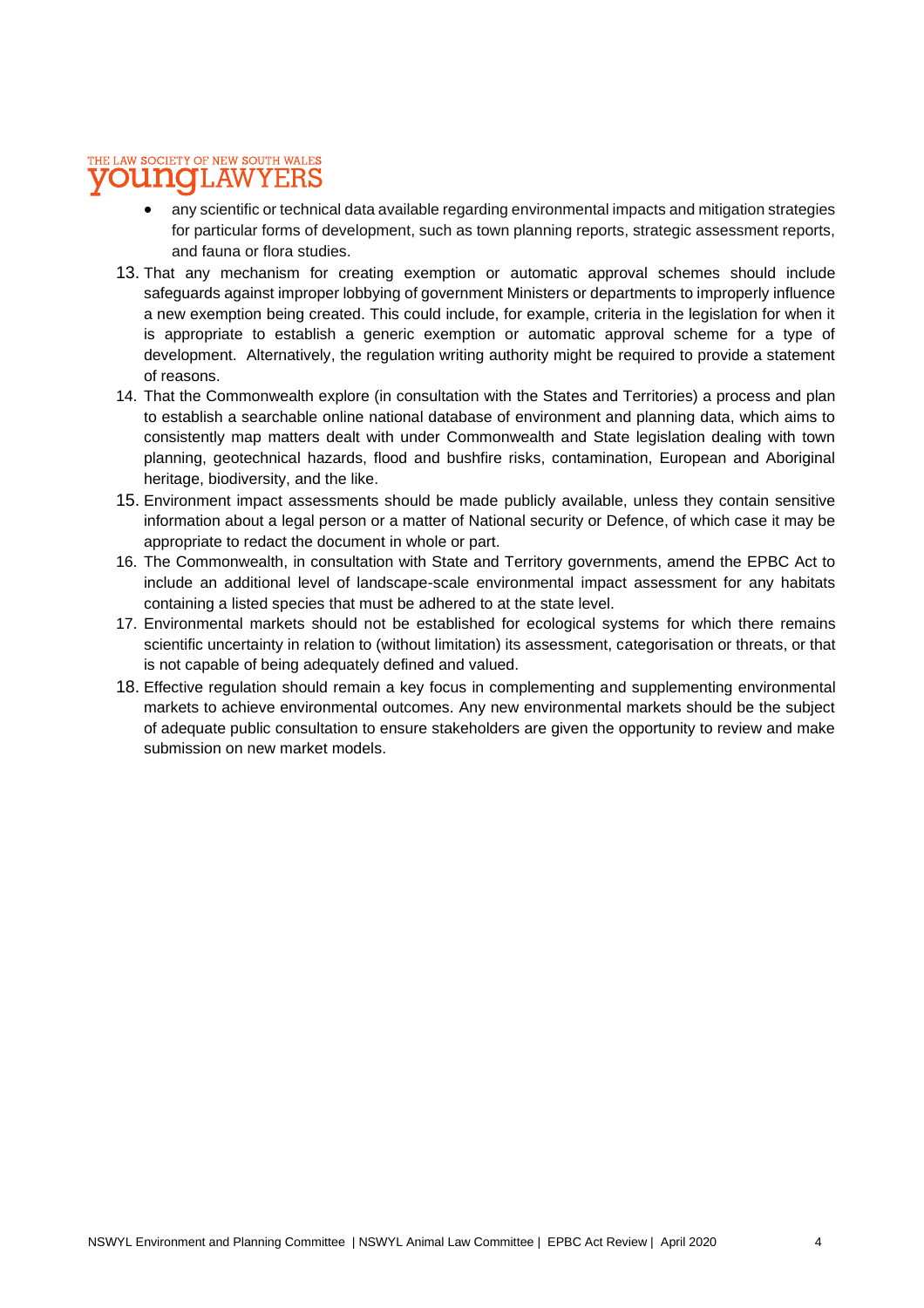## **Introduction**

The Committees welcome the opportunity to comment on the Discussion Paper. The *Environment Protection and Biodiversity Conservation Act 1999* (Cth) (**EPBC Act**) represents an opportunity to ensure that there is an overarching environmental management framework protecting and restoring Australia's unique ecosystems. The second independent review of the EPBC Act also represents an opportunity to consider whether the EPBC Act fulfills its role in the Australian legislative landscape and how it can be improved to meet modern environmental challenges, most notably climate change, species decline and land clearing.

All provisions referred to in this submission are references to the EPBC Act, unless otherwise specified.

## **Structure of submission**

The Committees' submission will address the following questions from the Discussion Paper:

| <b>Question 2</b>  | How could the principle of ESD be better reflected in the EPBC Act? For example,<br>could the consideration of environmental, social and economic factors, which are<br>core components of ESD, be achieved through greater inclusion of cost benefit<br>analysis in decision making?                                                                    |
|--------------------|----------------------------------------------------------------------------------------------------------------------------------------------------------------------------------------------------------------------------------------------------------------------------------------------------------------------------------------------------------|
| <b>Question 3</b>  | Should the objects of the EPBC Act be more specific?                                                                                                                                                                                                                                                                                                     |
| <b>Question 4</b>  | Should the MNES within the EPBC Act be changed? How?                                                                                                                                                                                                                                                                                                     |
| <b>Question 5</b>  | Which elements of the EPBC Act should be priorities for reform? For example,<br>should future reforms focus on assessment and approval processes or on<br>biodiversity conservation? Should the Act have proactive mechanisms to enable<br>landholders to protect MNES and biodiversity, removing the need for regulation in<br>the right circumstances? |
| <b>Question 8</b>  | Should the EPBC Act regulate environmental and heritage outcomes instead of<br>managing prescriptive processes?                                                                                                                                                                                                                                          |
| <b>Question 15</b> | Should low-risk projects receive automatic approval or be exempt in some way?<br>How could data help support this approach?<br>$\bullet$<br>Should a national environmental database be developed?<br>$\bullet$<br>Should all data from environmental impact assessments be made publicly<br>available?                                                  |
| <b>Question 16</b> | Should the Commonwealth's regulatory role under the EPBC Act focus on habitat<br>management at a landscape-scale rather than species-specific protections?                                                                                                                                                                                               |
| <b>Question 23</b> | Should the Commonwealth establish new environmental markets? Should the<br>Commonwealth implement a trust fund for environmental outcomes?                                                                                                                                                                                                               |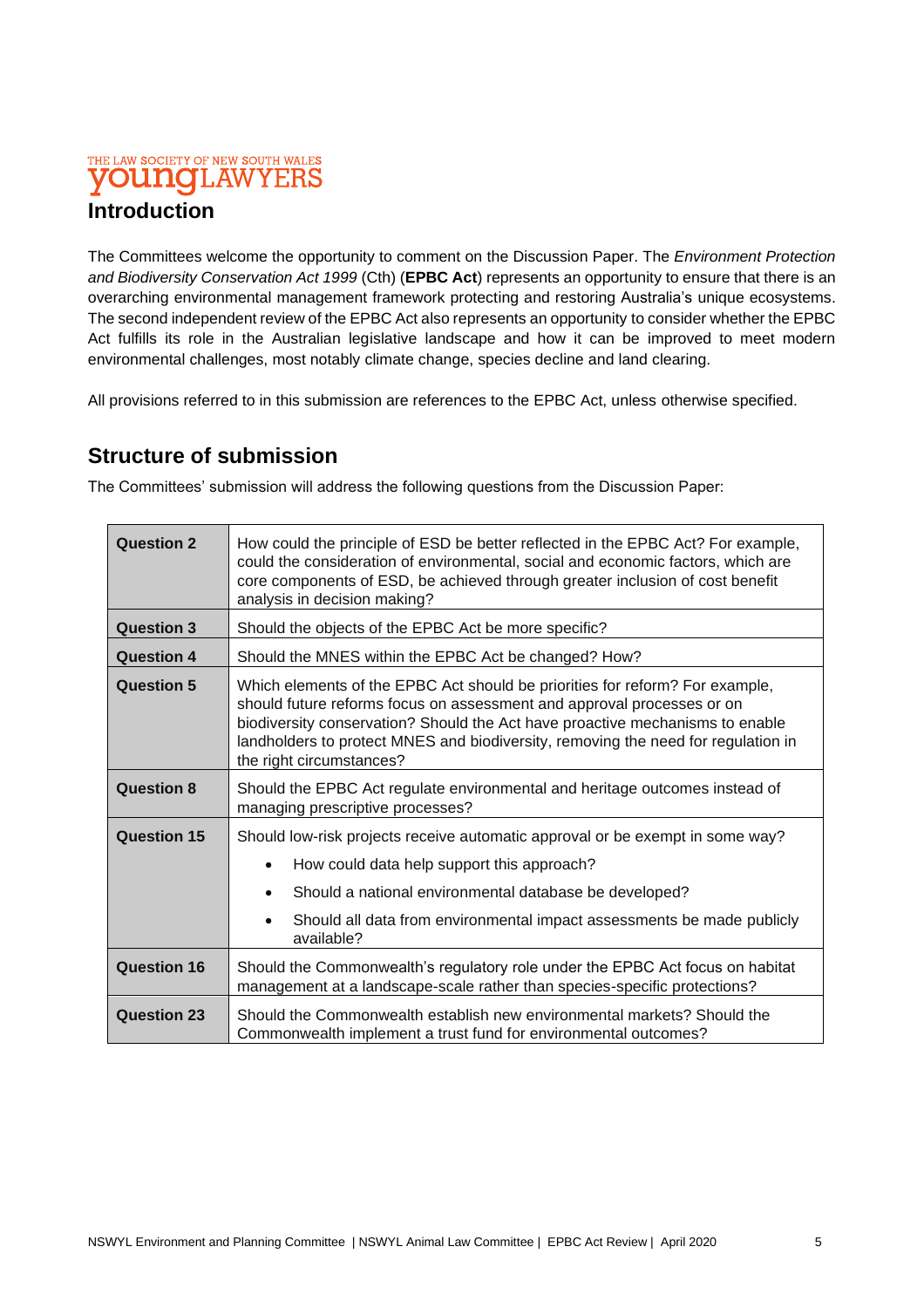## **Question 2**

*How could the principle of ESD be better reflected in the EPBC Act? For example, could the consideration of environmental, social and economic factors, which are core components of ESD, be achieved through greater inclusion of cost benefit analysis in decision making?*

The Committees submit that the principle of ESD could be better reflected in the EPBC Act through:

- 1. explicit inclusion of a requirement to consider cumulative impacts of an action; and
- 2. requiring persons undertaking actions to explicitly establish how they are satisfying the principles of ESD.

Each recommendation is addressed below.

**First**, in relation to cumulative impacts, both case law and commentators have indicated that assessments undertaken under the EPBC Act should involve some consideration of ESD.<sup>1</sup> Further, Godden and Peel have indicated that the inclusion of the assessment of cumulative impacts under the EPBC Act would also serve to create greater opportunities for the community to hold governments and developers to account due to broader assessment requirements.<sup>2</sup>

Inclusion of a requirement to consider cumulative impacts of an action would assist in achieving intergenerational equity (s 3A(c)) and the conservation of biological diversity (s 3A(d)).

The Committees also address the inclusion of ESD as an overarching object of the EPBC Act in response to question three below.

**Recommendation 1**: the EPBC Act be amended to explicitly require consideration of cumulative impacts arising from an action.

**Second**, the Committees submit that there should be a specific requirement for those undertaking an action under the EPBC Act to set out how the action will achieve the principles of ESD. The developers will have to establish the future impacts of their application and provide an instruction on how the developer intends to mitigate the risk of these impacts.

**Recommendation 2:** the EPBC Act be amended to include a requirement for persons undertaking an action to state how that action will achieve the principles of ESD.

## **Question 3**

*Should the objects of the EPBC Act be more specific?*

The Committees submit that the objects of the EPBC Act are appropriate and should be retained. The breadth of the current objects is generally appropriate, given the myriad of environmental issues the EPBC Act purports to address.

<sup>1</sup> The Hon Justice Brian Preston SC, 'The Judicial Development of Ecologically Sustainable Development' IUCNAEL Colloquium, 22 June 2016 (Norway), 18.

<sup>&</sup>lt;sup>2</sup> Lee Godden and Jacqueline Peel, 'The *Environment Protection and Biodiversity and Conservation Act 1999 (Cth): Dark* sides of virtue' Melbourne University Law Review 31 (2007) 106, 131-132.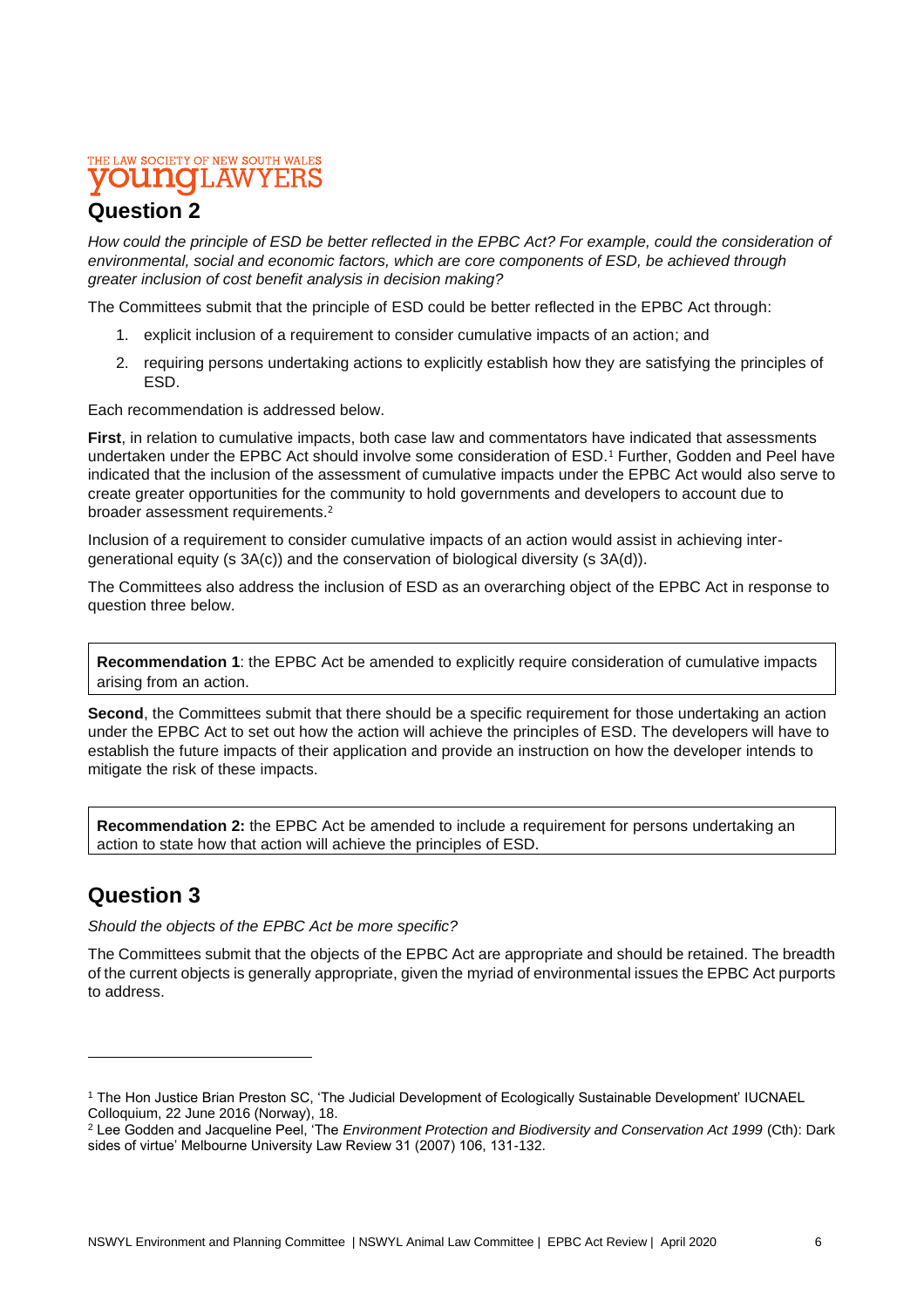#### THE LAW SOCIETY OF NEW SOUTH WALES T.AW **ELLIATO** Y F.RS

However, the Committees submit that the following amendments could strengthen the objects of the EPBC Act and their application:

First, promoting ESD, presently addressed in s 3(1)(b) of the EPBC Act, should be the overarching object of the Act. Currently, in deciding whether to permit an action to be carried out, the Minister must have regard to the objects of the EPBC Act, but there is no requirement for actions to seek to achieve ESD. The Committees submit that if achieving ESD forms part of an overarching object of the EPBC Act, it will be given greater weight by decision makers and will therefore have greater practical significance.

**Recommendation 3:** The EPBC Act be amended so that achieving ESD is the overarching object of the Act.

**Second**, promoting climate change mitigation and adaptation strategies should be incorporated as an additional object of the EPBC Act. Climate change has had and will continue to have adverse impacts on MNES, plant and animal biodiversity more generally: see our discussion on the Great Barrier Reef below. In a time of unprecedented environmental and climactic change, the role of the EPBC Act should reinforce the immediate action required to protect MNES and the Australian environment.

The inclusion of an additional object relating to climate change mitigation strategies would also be consistent with other objects of the EPBC Act, including to give effect to Australia's obligations under international law, particularly Australia's obligations under the Paris Agreement and Kyoto Protocol. It would also serve to make Australia's environmental laws international best practice, in line with international principles such as the Oslo Principles on Global Obligations to Reduce Climate Change.<sup>3</sup>

**Recommendation 4:** The EPBC Act be amended to include an object to promote climate change mitigation and adaptation strategies.

**Third**, s 3(1)(c) be amended to specifically refer to the conservation of flora and fauna.

Section 3(2)(e) provides that in order to achieve its objects, the EPBC Act:

*(e) enhances Australia's capacity to ensure the conservation of its biodiversity by including provisions to:*

*(i) protect native species (and in particular prevent the extinction, and promote the recovery, of threatened species) and ensure the conservation of migratory species; and*

*(ii) establish an Australian Whale Sanctuary to ensure the conservation of whales and other cetaceans; and*

*(iii)* protect ecosystems by means that include the establishment and management of reserves, the recognition and protection of ecological communities and the promotion of *off-reserve conservation measures; and*

*(iv) identify processes that threaten all levels of biodiversity and implement plans to address these processes;*

Species are defined under s 528 as meaning:

*a group of biological entities that:*

<sup>3</sup> Oslo Principles on Global Climate Change Obligations, 1 March 2015, [https://globaljustice.yale.edu/sites/default/files/files/OsloPrinciples.pdf](about:blank)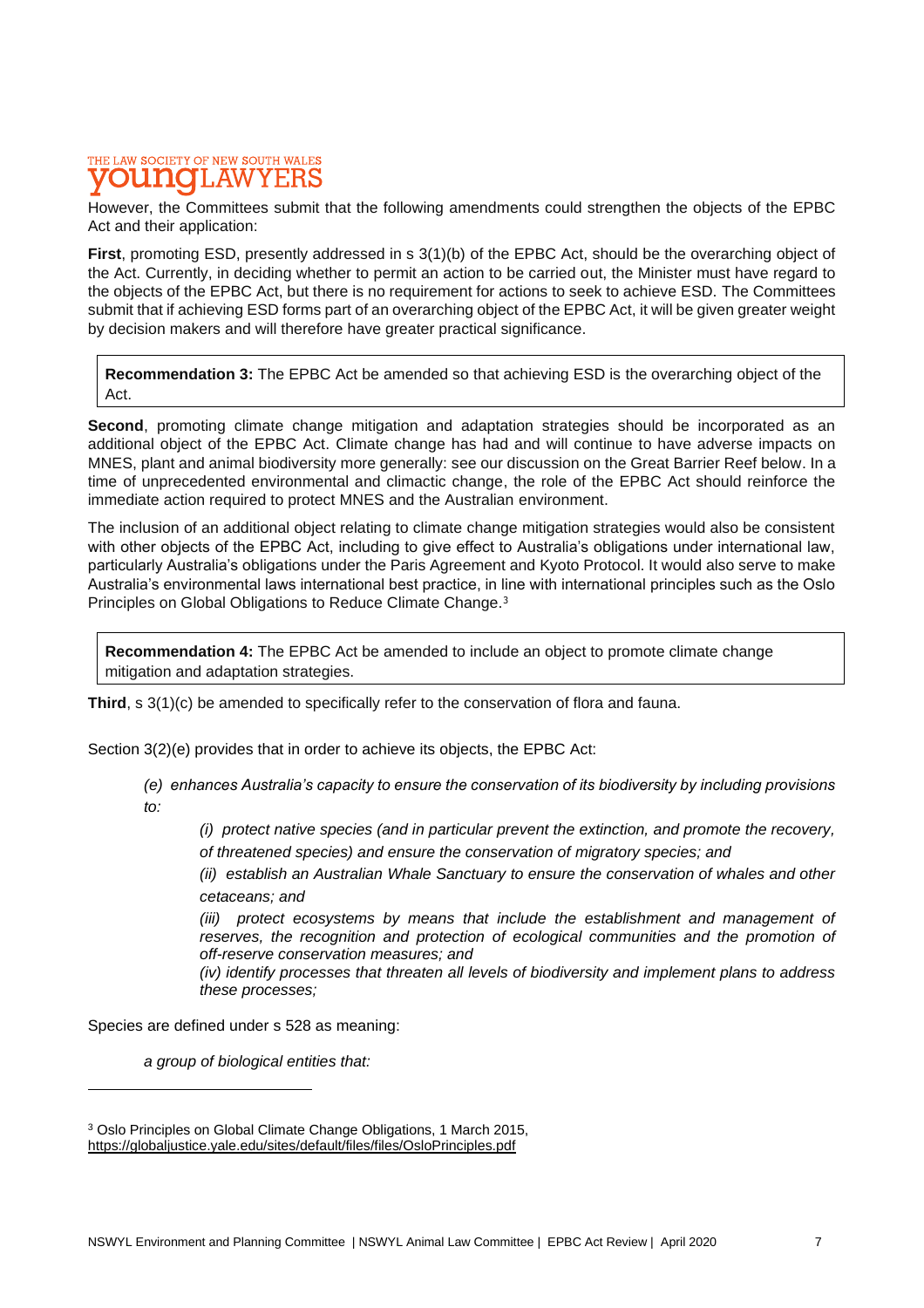#### THE LAW SOCIETY OF NEW SOUTH WALES **DI LIATO** LAW

- *(a) interbreed to produce fertile offspring; or*
- *(b) possess common characteristics derived from a common gene pool;*

*and includes:*

- *(c) a sub-species; and*
- *(ca) for the purposes of Part 13A--a distinct population of such biological entities; and*
- *(d) except for the purposes of Part 13A--a distinct population of such biological entities that*
- *the Minister has determined, under section 517, to be a species for the purposes of this Act.*

The definition of "species" is broad as it does not distinguish between flora and fauna.

The Committees recognise that fauna are sentient beings by virtue of their ability to subjectively feel and perceive the world around them.<sup>4</sup> By reason of their sentient status, fauna has intrinsic value, making them deserving of being specifically referred to in Australia's efforts to enhance the conservation of its biodiversity. This will ensure an adequate level of welfare is afforded to fauna with respect to Australia's provision of proper and humane care, management and treatment of its biodiverse fauna.

**Recommendation 5:** Section 3(1)(c) be amended to specifically refer to the conservation of flora and fauna.

On 4 April 2019, the 45<sup>th</sup> Parliament's Standing Committee on Environment and Communications produced its interim report on Australia's Faunal Extinction Crisis (**interim report**).<sup>5</sup> The report found a number of issues in relation to Australia's care and protection of its fauna. Firstly, the interim report found that 'Australia has one of the world's worst records for the extinction and lack of protection for threatened fauna.<sup>6</sup> Secondly, the submissions received by the committee detailed that there is a decline in the number of in terrestrial land species, birds, marine fauna<sup>7</sup> and reptiles.<sup>8</sup> Finally, the EPBC Act has only formally acknowledged a little over half of the extinctions of mammal species.<sup>9</sup> The objective of the EPBC Act, 'to promote the conservation of biodiversity' is not reflected in the current state of Australia's fauna. What is required is an objective that is cognisant to the protection of Australia's flora and fauna and this ought to be expressly provided as an objective under the EPBC Act. as the Committees suggest the following revision of the objective:

#### '*to conserve the biodiversity of all flora and fauna in Australia to the fullest extent*'

By expressing the objective in this way, it supports a number of other objectives contained within s 3 of the EPBC Act, including strengthening the principles of ESD.<sup>10</sup>

<sup>4</sup> *Animal Welfare Act 1992* (ACT) s 4A.

<sup>5</sup> Senate Environment and Communications References Committee, Parliament of Australia, *Australia's Faunal Extinction Crisis* (Interim Report, 3 April 2019).

 $^6$  Ibid 2.4.

 $7$  Ibid 2.3 – 2.6.

<sup>8</sup> Ibid 2.33.

<sup>&</sup>lt;sup>9</sup> Ibid 2.30.

<sup>&</sup>lt;sup>10</sup> *Environment Protection and Biodiversity Conservation Act 1999* (Cth), s 3A.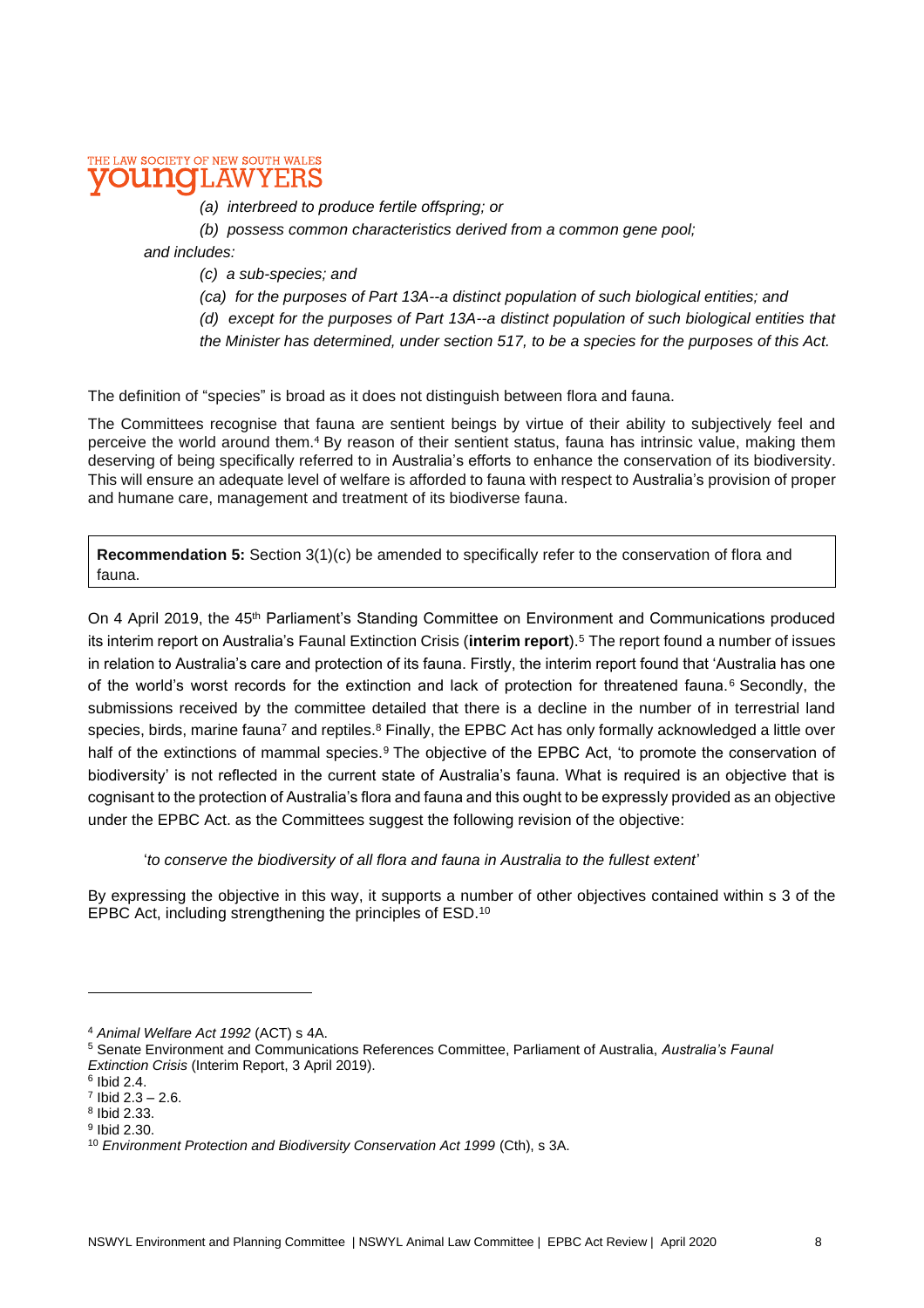**Recommendation 6:** Section 3(2)(e)(iv) be amended to emphasise the need to protect threatened and endangered species.

## **Question 4**

*Should the MNES within the EPBC Act be changed? How?*

There are currently nine MNES protected by the EPBC Act. These are:

- 1. world heritage areas;
- 2. national heritage places;
- 3. wetlands of international importance (Ramsar wetlands);
- 4. listed threatened species and ecological communities;
- 5. listed migratory species;
- 6. protection of the environment from nuclear actions;
- 7. Commonwealth marine areas;
- 8. the Great Barrier Reef Marine Park; and
- 9. water resources in relation to coal seam gas and large mining developments.<sup>11</sup>

Since its inception in 1999, just three new areas have been added: national heritage places in 2003,<sup>12</sup> the Great Barrier Reef Marine Park in 2008<sup>13</sup> and the water trigger in 2013.<sup>14</sup> Despite this, there have been numerous calls for new MNES to be added.

The Committees submit that greenhouse gas emissions should be included as an additional MNES.

Further, the Committees recommend that amendments should be made to the existing MNES of protecting water resources from coal seam gas development and large coal mining development as set out below.

### **Greenhouse gas emissions as a MNES**

The effects of climate change are well established.<sup>15</sup> As succinctly described by Paul Carr:

*'Dry regions of the earth are becoming drier causing droughts and wildfires threefold, wet regions are becoming wetter as a result of floods and snow caused by the atmosphere retaining more water vapour at higher temperatures.'* 16

<sup>&</sup>lt;sup>11</sup> Environment Protection and Biodiversity Conservation Act 1999 (Cth) Ch2, Pt 3.

<sup>12</sup> *Environment and Heritage Legislation Amendment Act (No 1) 2003.*

<sup>13</sup> *Great Barrier Reef Marine Park and Other Legislation Amendment Act 2008.*

<sup>14</sup> *Environment Protection and Biodiversity Conservation Amendment Act 2013*.

<sup>15</sup> See Paul Carr, 'What is climate change doing to us and for us?' 53 (2018) 2 *The Wicked Problem of Climate Change,*  443-447; Hon. Justice Brian Preston SC (speech delivered at the launch of (2016) 39(4) UNSW Law Journal Thematic Issue: Rethinking Climate Change and the Law, King & Wood Mallesons Sydney 22 November 2016) 2.

<sup>16</sup> Carr, 'What is climate change doing to us and for us?' 443, 447.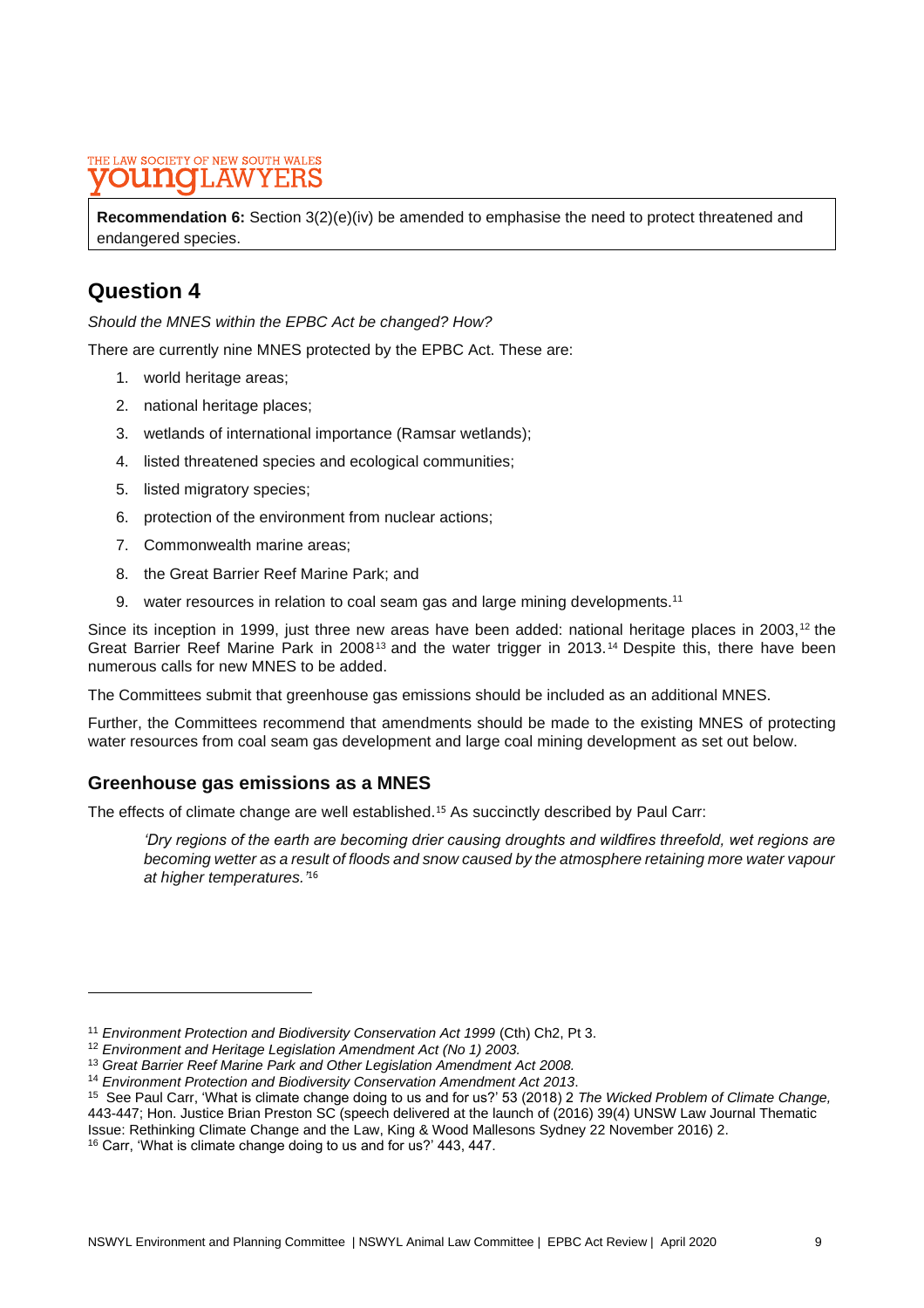### THE LAW SOCIETY OF NEW SOUTH WALES **DUNOH.AW**

In addition, climate change is likely to have flow on economic and social impacts, due to the increasing frequency of natural disasters and weather events. 17

According to figures from the Australian Institute for Disaster Resilience (see charts below), <sup>18</sup> the main categories of climate change-related natural disasters include drought, heatwaves, severe storm events, flooding, bushfires and marine heatwaves. It is also evidence from the charts below that there has been an increase in the number of bushfire, flooding and heatwave events in the past 10 years. Climate change has been linked to a significant increase in drought conditions, heatwaves and bushfire activity with a measurable mean surface air temperature increase of 1 °C in Australia since 1910.<sup>19</sup>



At a national level, Australia's recent bushfire and flooding crisis is estimated to have killed over one billion animals and burnt around 12.6 million hectares of land.<sup>20</sup> Climate change has been linked with extreme weather events, such as "more severe droughts, heatwaves, floods and increased bushfire risk."<sup>21</sup> The EPBC Act is currently unable to adequately protect our environment following this national disaster. This is not only due to the absence of a climate change trigger, but also due to the rigidity of the act and the lack of mechanisms to address emergency situations in a matter that better serves the EPBC Act's objectives.

Certain species and ecological communities may now be considered threatened or endangered, and thus could be captured within the scope of protections offered by the EPBC Act. However, the classification process requires that, *inter alia*, they be assessed and approved by the Threatened Species Scientific Committee.<sup>22</sup>

<sup>17</sup> Shane Wright and Clancy Yeates, 'Climate Change, Natural Disasters Posing Greater risk to mortgages: Moody's', The Sydney Morning Herald, 23 September 2019, [https://www.smh.com.au/politics/federal/climate-change-natural](about:blank)[disasters-posing-greater-risk-to-mortgages-moody-s-20190923-p52tzt.html.](about:blank)  <sup>18</sup> Ibid.

<sup>19</sup> Shane Wright and Clancy Yeates, 'Climate Change, Natural Disasters Posing Greater risk to mortgages: Moody's', The Sydney Morning Herald, 23 September 2019 [https://www.smh.com.au/politics/federal/climate-change-natural](about:blank)[disasters-posing-greater-risk-to-mortgages-moody-s-20190923-p52tzt.html.](about:blank)

<sup>20</sup> Joel Werner, 'The size of Australia's bushfire crisis captured in five big numbers', *ABC* (online, 5 March 2020) [<https://www.abc.net.au/news/science/2020-03-05/bushfire-crisis-five-big-numbers/12007716>](about:blank).

<sup>21</sup> Jeff Smith and NSW EDO Defending the Environment Advancing the Law, '*What Will Australia's Nature Look Like In 50 Years' Time*? (Web Page, 8 September

<sup>2014) &</sup>lt;https://www.edonsw.org.au/what\_will\_australia\_s\_nature\_look\_like\_in\_50\_years\_time>.

<sup>22</sup> Australian Government Department of Agriculture, Water and the Environment, *EPBC Act List of Threatened Ecological Communities* (2020) < [http://www.environment.gov.au/cgi-bin/sprat/public/publiclookupcommunities.pl>](about:blank).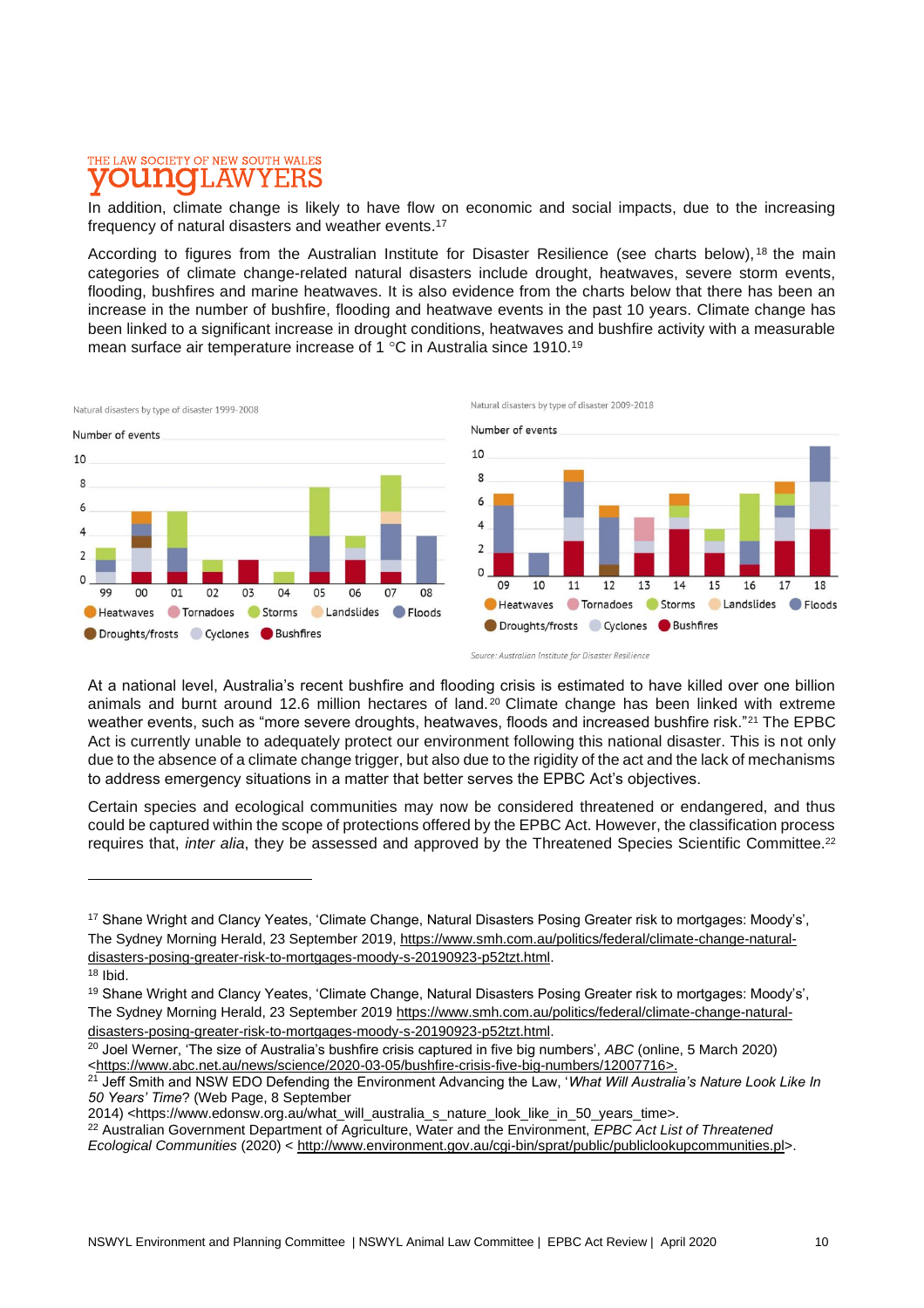#### THE LAW SOCIETY OF NEW SOUTH WALES **DU NOTI, AW**

While this process is important for capturing slower changes to the environment, it does not provide protections during times of rapid and uncertain change.

The impacts of climate change are largely unpredictable and abrupt. Those of the natural disasters that regularly plague large areas of Australia are equally so. The Committees consider there to be a clear need for legislation that can effectively and urgently address the changing environments and new climactic threats.

Including a greenhouse gas emission trigger as a MNES is both consistent with the objects of the EPBC Act (in particular the need to promote ESD), but will also assist in protecting other MNES. For example, the Committees submit that a greenhouse gas emission trigger would serve to greater protect the Great Barrier Reef.

The Reef continues to be at risk from the effects of climate change, ocean warming and acidification. This is in addition to the effects of over-development, poor catchment management, mineral extraction, and shipping.<sup>23</sup> Onshore developments also result in the destruction and degradation of coral communities and seagrass beds which provide critical habitat for endangered dugongs and turtles.<sup>24</sup>

Mass bleaching events, which are directly attributed to climate change have resulted in consecutive years of coral bleaching.<sup>25</sup> The results of a warming climate continue to reduce the biodiversity of the Reef.<sup>26</sup>

As outlined by the Great Barrier Reef Marine Park Management Authority in 2019:

'*Climate change is the greatest threat to the Great Barrier Reef. Only the strongest and fastest possible actions to decrease global greenhouse gas emissions will reduce the risks and limit the impacts of climate change on the Reef. Further impacts can be minimised by limiting global temperature increase to the maximum extent possible and fast-tracking actions to build Reef resilience.'*<sup>27</sup>

Allan Hawke's review of the *EPBC Act* in 2009 (the Hawke Review)<sup>28</sup> called for the inclusion of 'Greenhouse Gas Emissions and Climate Change.' The Environmental Defenders Office has proposed the inclusion of greenhouse gas emissions, land clearing, dioxins, wild rivers and wilderness.<sup>29</sup> The Australian Labor Party proposed a 'national parks trigger' in 2016.<sup>30</sup> As well as this, there have been numerous failed attempts to include new species<sup>31</sup> and land areas within the scope of the current MNES. Notably, the Great Australian Bight proposal failed in April 2019.<sup>32</sup> In December 2019, approval was granted for oil drilling 2 km off the South

<sup>24</sup> Great Barrier Reef Marine Park Management Authority 'Coastal Development' (Web Page, January 5 2020)

[http://www.gbrmpa.gov.au/our-work/threats-to-the-reef/coastal-development;](about:blank) Commonwealth of Australia *Reef 2050 Long – Term Sustainability Plan* (July 2018).

<sup>25</sup> Great Barrier Reef Marine Park Authority, *Threats to the Reef* (Web Page, January 5 2020) [http://www.gbrmpa.gov.au/our-work/threats-to-the-reef.](about:blank)

<sup>23</sup> Commonwealth of Australia *Reef 2050 Long – Term Sustainability Plan* (July 2018).

<sup>26</sup> Great Barrier Reef Marine Park Authority, *Position Statement Climate Change* (Position Paper, 25 June 2019).

<sup>27</sup> Great Barrier Reef Marine Park Authority, *Position Statement Climate Change* (Position Paper, 25 June 2019).

<sup>28</sup> Allan Hawke, *Report of the Independent Review of the* Environment Protection and Biodiversity Conservation Act 2009 (Report, October 2009), III.

<sup>29</sup> Australian Network of Environmental Defender's Offices, *Possible new matters of National Environmental Significance under the EPBC Act 1999* (2005).

<sup>30</sup> Australian Labor Party, *National Parks Trigger Fact Sheet* (2016).

[<sup>&</sup>lt;https://parlinfo.aph.gov.au/parlInfo/search/display/display.w3p;query=Id%3A%22library%2Fpartypol%2F4687871%22>](about:blank). <sup>31</sup> Environment Legislation Amendment (Protecting Dugongs and Turtles) Bill 2019.

<sup>&</sup>lt;sup>32</sup> Environment Protection and Biodiversity Conservation Amendment (Heritage Listing for the Bight) Bill 2019.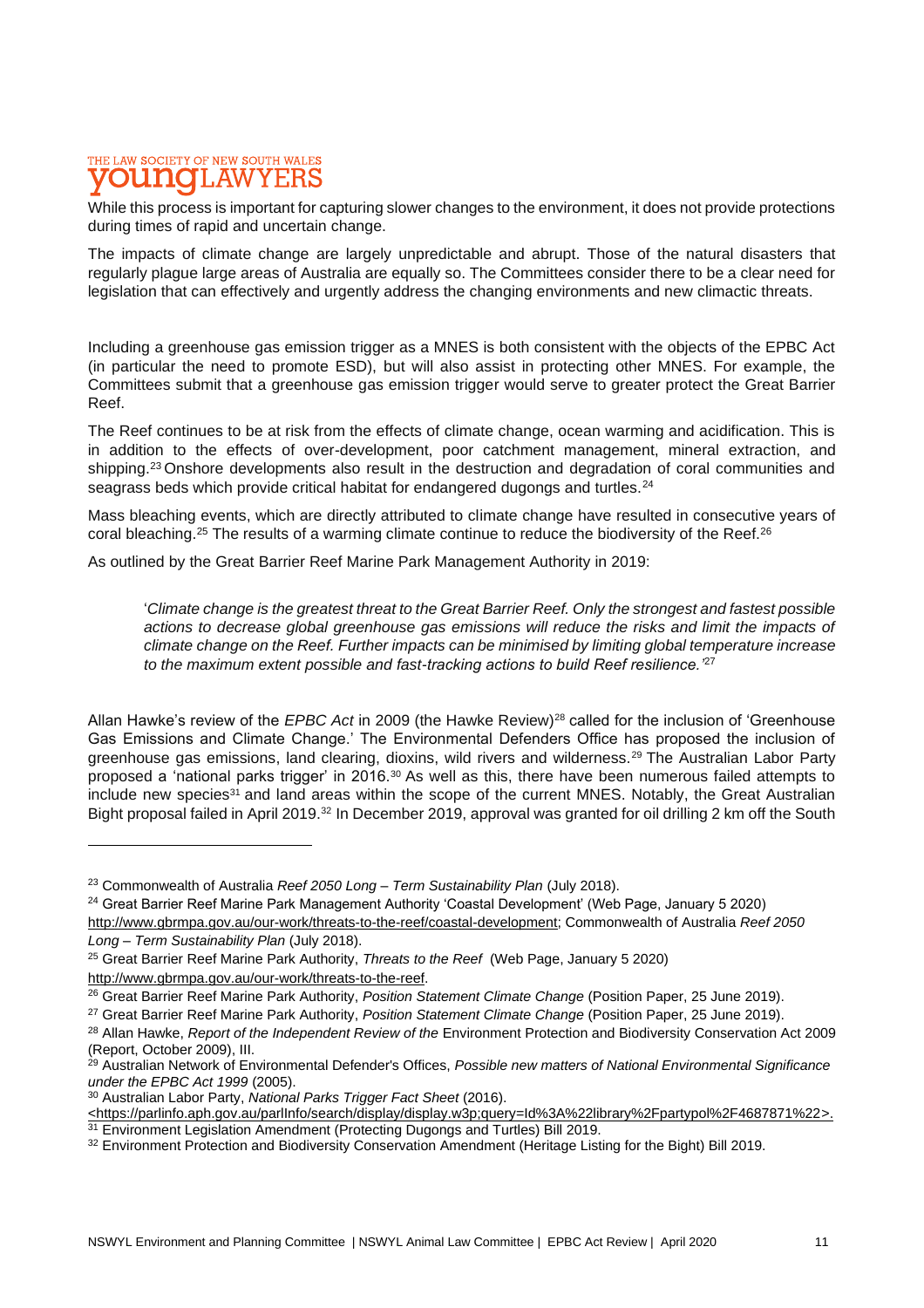Australian coast.<sup>33</sup> While the proposed company has since pulled out, the lack of heritage listing leaves this unique marine environment open for potential future drilling.

The vast number of recommendations in the Hawke Review demonstrate that the EPBC Act currently is unable to adequately protect Australia's environment. Perhaps the most notable and far reaching area missing from the legislation is a 'climate change trigger.'

NSW Young Lawyers declared a climate emergency in November 2019. More than 50 local governments in Australia, and the Australian Capital Territory, have made similar declarations.<sup>34</sup> This is a topic of both national and global significance. A report from the United Nations Intergovernmental Science-Policy Platform on Biodiversity and Ecosystem Services described climate change as a key driver in the 'unprecedented' decline in nature and the 'accelerating' rate of species extinction.<sup>35</sup>

The Committees also note that the inclusion of climate change as a MNES was recommended by the NSW Young Lawyers Environment and Planning Committee in its submission dated 19 December 2008<sup>36</sup> in response to the first independent review of the EPBC Act. It is now more important than ever, given the increasing prevalence of climate change-related natural disasters outlined above, that climate change be incorporated as a MNES to mitigate further damage to Australia's unique flora, fauna and heritage items. The Committees implore the Australian government to take this seriously.

#### **Recommendation 7:** the EPBC Act be amended to include greenhouse gas emissions as a MNES.

#### *Groundwater Resources*

Groundwater is found across Australia's diverse landscapes, linking together our ecological and hydrological systems.<sup>37</sup> Groundwater supports agriculture, extractive industries, domestic use and town water supplies.<sup>38</sup>

Groundwater is to an extent, already incorporated as a MNES, through subdivision FB of Part 3 of the EPBC Act. However, groundwater is only protected to the extent that a coal seam gas and/or large coal mining development will have a significant impact on groundwater. The Committees submit the protection of water resources (as defined in the *Water Act 2007* (Cth), see also s 528 of the EPBC Act), should extent to any development which is likely to have a significant impact.

<sup>33</sup> Adam Morton, 'Great Australian Bight: Norwegian energy company Equinor given environmental approval to drill for oil', The Guardian (online, 18 December 2019) [<https://www.theguardian.com/australia-news/2019/dec/18/great](about:blank)[australian-bight-norwegian-energy-company-given-environmental-approval-to-drill-for-oil>](about:blank).

<sup>34</sup> Climate Emergency Declaration, '*Climate emergency declarations in 1087 jurisdictions and local governments cover*  266 million citizens' (3 October 2019) <https://climateemergencydeclaration.org/climate-emergency-declarations-cover-15-million-citizens/>.

<sup>35</sup> United Nations*, Intergovernmental Science-Policy Platform on Biodiversity and Ecosystem Services, Global Assessment Report on Biodiversity and Ecosystem Services*

<sup>(2019),</sup> as cited in United Nations, '*UN Report: Nature's Dangerous Decline 'Unprecedented'; Species Extinction Rates 'Accelerating'* (Web Page, 6 May 2019) <https://www.un.org/sustainabledevelopment/blog/2019/05/nature-declineunprecedented-report/>.

<sup>36</sup> Submission of New South Wales Young Lawyers Environmental Law Committee to the Independent review of the Environmental Protection and Biodiversity Conservation Act 1999 (Discussion Paper), 19 December 2008, [https://www.environment.gov.au/system/files/pages/dacbabf4-0bca-46ee-9271-2fa95ce1b6dc/files/074-nsw-young](about:blank)[lawyers.pdf](about:blank)

 $37$  Department of Agriculture, 'National Groundwater Strategic Framework 2016 – 2026' (2016). <sup>38</sup> [Ibid.](about:blank)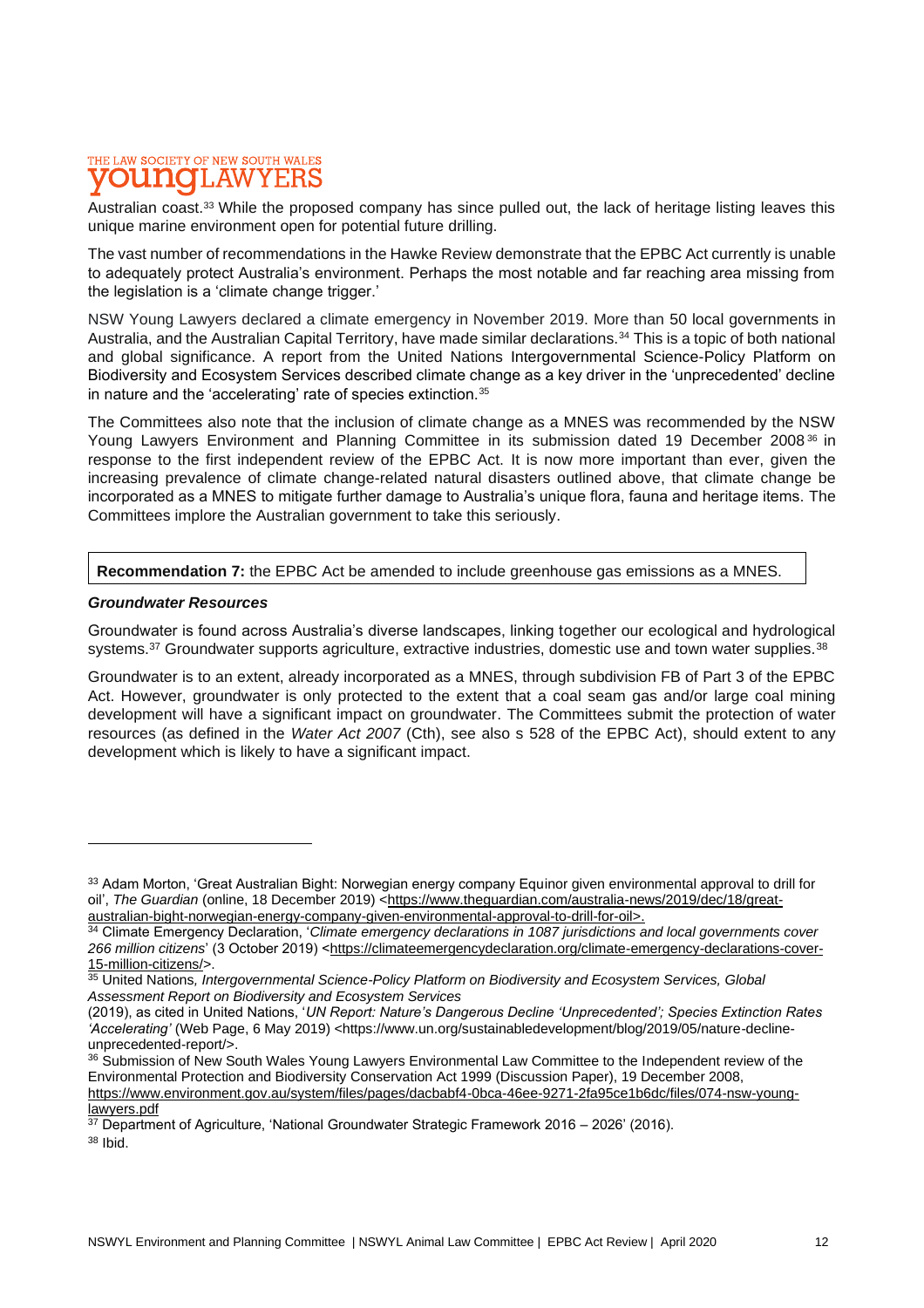The National Groundwater Strategic Framework 2016 – 2026 builds upon water reforms initiated during the Council of Australian Governments (COAG) 1994 meeting and the National Water Initiative 2004. <sup>39</sup> The importance of understanding and protecting our groundwater resources are highlighted by the National Water Commissions \$82 million dollar investment into the Groundwater Action Plan. These reforms, initiatives and investments underline the critical value of groundwater across Australia.<sup>40</sup>

**Recommendation 8:** subdivision FB of Part 3 of the EPBC Act be amended to include a requirement for approval of developments with a significant impact on water resources, irrespective of whether the relevant development relates to coal seam gas extraction or large coal mining developments.

## **Question 5**

*Which elements of the EPBC Act should be priorities for reform? For example, should future reforms focus on assessment and approval processes or on biodiversity conservation? Should the Act have proactive mechanisms to enable landholders to protect MNES and biodiversity, removing the need for regulation in the right circumstances?*

The Committees note that certain areas of the current regime have displayed particularly concerning shortcomings and warrant more robust reconsideration. These include:

- 1. the management of inland water;
- 2. habitat and ecosystem protection, and the prevention of habitat fragmentation;
- 3. the permissibility and distribution of land-clearing activities;
- 4. effective resource allocation; and
- 5. responding to climate change.

The Committees also note that any new priorities for reform must be accompanied by adequate resourcing and mechanisms to ensure compliance.

### **1. Management of Inland Water**

The health of Australia's waterways and the viability of the fauna that inhabits them has been a highly publicised failure in the national water management regime more broadly in the past ten years. While certain positives have been documented in this time, including a strong fish population recovery in 2011-2014,<sup>41</sup> the recent Royal Commission into the management of the Murray-Darling Basin System has highlighted inland water management as a problem area for the national environmental management regime. This has then manifested itself in, inter alia, the loss of over a million fish in a matter of months due to poor basin and river system health.<sup>42</sup>

<sup>39</sup>Department of Agriculture, 'National Groundwater Strategic Framework 2016 – 2026' (2016); COAG 2010, *National Water Initiative Policy Guidelines for Water Planning and Management*, Council of Australian Governments.

<sup>40</sup> Department of Agriculture, 'National Groundwater Strategic Framework 2016 – 2026' (2016).

<sup>41</sup> Argent, RM (2016) 'Inland water: State and trends' in *Australia State of the Environment 2016*, Australian Government Department of the Environment and Energy, Canberra.

<sup>42</sup> Murray Darling Basin Authority, *Fish deaths in the Lower Darling* (20 December 2019)

[<sup>&</sup>lt;https://www.mdba.gov.au/managing-water/drought-murray-darling-basin/fish-deaths-basin/fish-deaths-lower-darling>](about:blank)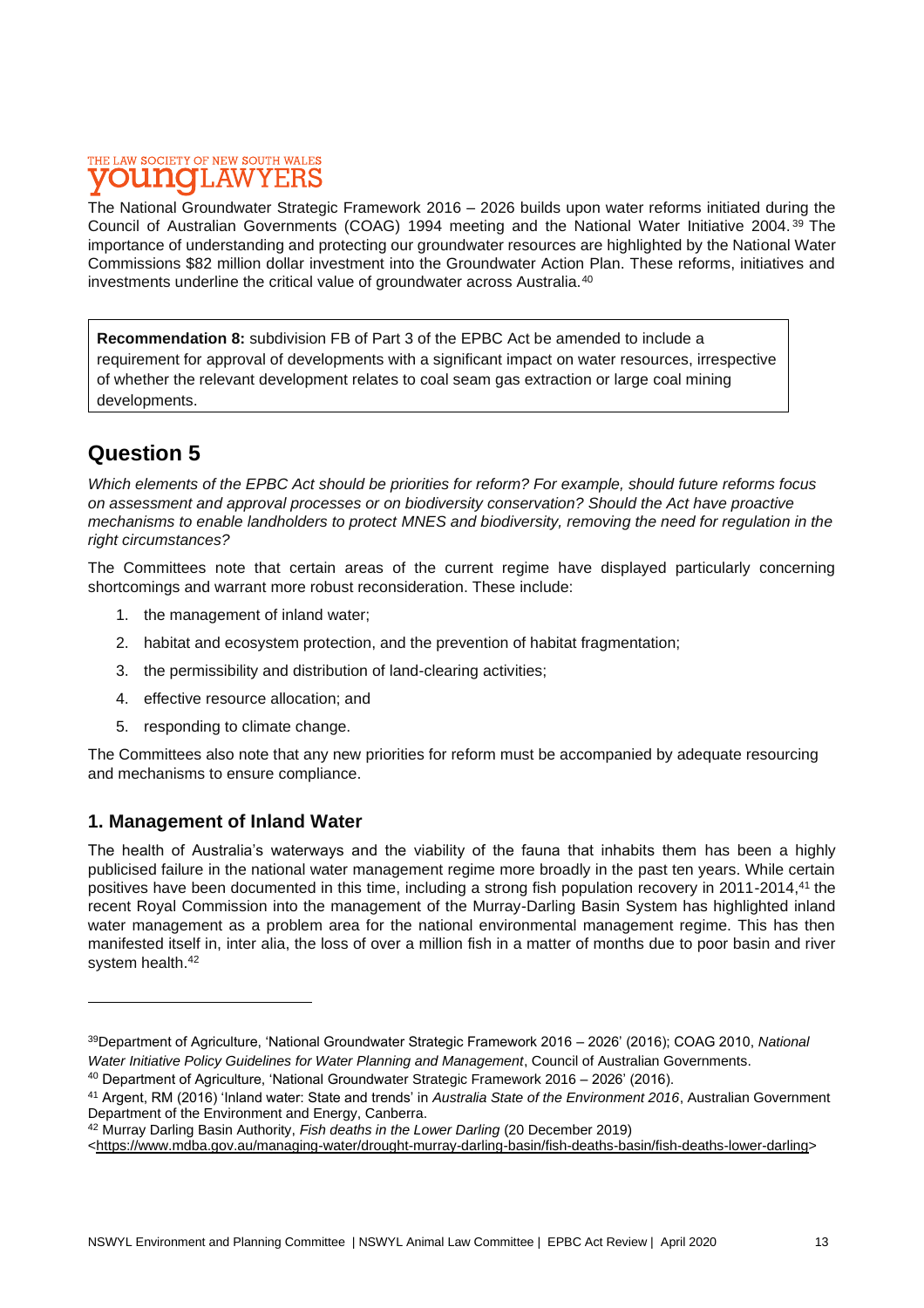While the above is largely a matter for the Murray Darling Basin Authority and water legislation, the EPBC Act has an evident role to play in a number of concerning trends in recent years,<sup>43</sup> including:

- "poor" and "deteriorating" fauna population and viable habitat;
- loss of habitat for vulnerable and endangered amphibious species;
- a decline in wetland abundance and the richness of breeding species;
- ongoing inflation of endangered, threatened and extinct species lists (above and beyond the increase expected as a result of improved monitoring methods alone);<sup>44</sup> and
- unmitigated drought impacts on a number of water-dependant bird and amphibian species.

### **2. Prevention of habitat degradation and fragmentation**

The long-term viability of vulnerable habitats and ecosystems has continued to be placed under significant pressures; land-clearing (addressed more below), fragmentation, inadequate protections for whole ecosystems and inappropriately streamlined approvals are all threats.

Habitat loss is a primary driver of species reduction and extinction across the board in Australia,<sup>45</sup> and basic barriers to improvement prevail. Logistically and temporally, many bars for protection are too high for each individual assessment and so, unless there is an obvious, internationally recognised status attached to a certain site or area (e.g. Ramsar Wetlands, World Heritage sites), clearing and development is likely to be approved. 46

While development need not be congested with assessment and approval processes, the Committees recommend that the efficacy displayed in streamlining approvals be replicated in the streamlining of data collection and strategic planning to ensure that development and environmental protection are equally facilitated in the right places at the right times. For example, the Committees agree with calls from other bodies who have made submissions on this review, including the Environmental Defenders Office, for national protection triggers for ecosystems of national importance and significant land-clearing activities.<sup>47</sup>

### **3. Land-clearing**

While the rate of land-clearing has reduced nationally in the past decade, fragmentation and modification of habitat "remains one of the most significant pressures on biodiversity."<sup>48</sup> Moreover, habitat fragmentation resulting from land-clearing remains a strategic problem; it is not only a matter of extent, but also context.

10.4226/94/58b657ea7c296>

<sup>43</sup> Argent (2016).

<sup>&</sup>lt;sup>44</sup> Evans K, Bax NJ, Smith DC (2016) 'Marine environment: State and trends' in Australia state of the Environment 2016, Australian Government Department of the Environment and Energy, Canberra,

<sup>&</sup>lt;https://soe.environment.gov.au/theme/marine-environment/framework/state-and-trends, DOI

<sup>45</sup> See analyses of different groupings at Cresswell ID, Murphy H (2016) 'Biodiversity: State and trends' in *Australia state of the Environment 2016*, Australian Government Department of the Environment and Energy, <Canberra, https://soe.environment.gov.au/theme/biodiversity/framework/state-and-trends, DOI 10.4226/94/58b65ac828812>

<sup>46</sup> Hepburn, Samantha, 'Why aren't Australia's environment laws preventing widespread land clearing?' The Conversation (online, 8 March 2018) <https://theconversation.com/why-arent-australias-environment-laws-preventing-

widespread-land-clearing-92924>

<sup>47</sup> Walmsley, Rachel, Environmental Defenders Office, 'Analysis: The EPBC Act review – a once-in-a-decade opportunity' (25 November 2019) <https://www.edo.org.au/2019/11/25/analysis-the-epbc-act-review-a-once-in-a-decadeopportunity/>

<sup>48</sup> Cresswell ID, Murphy H (2016).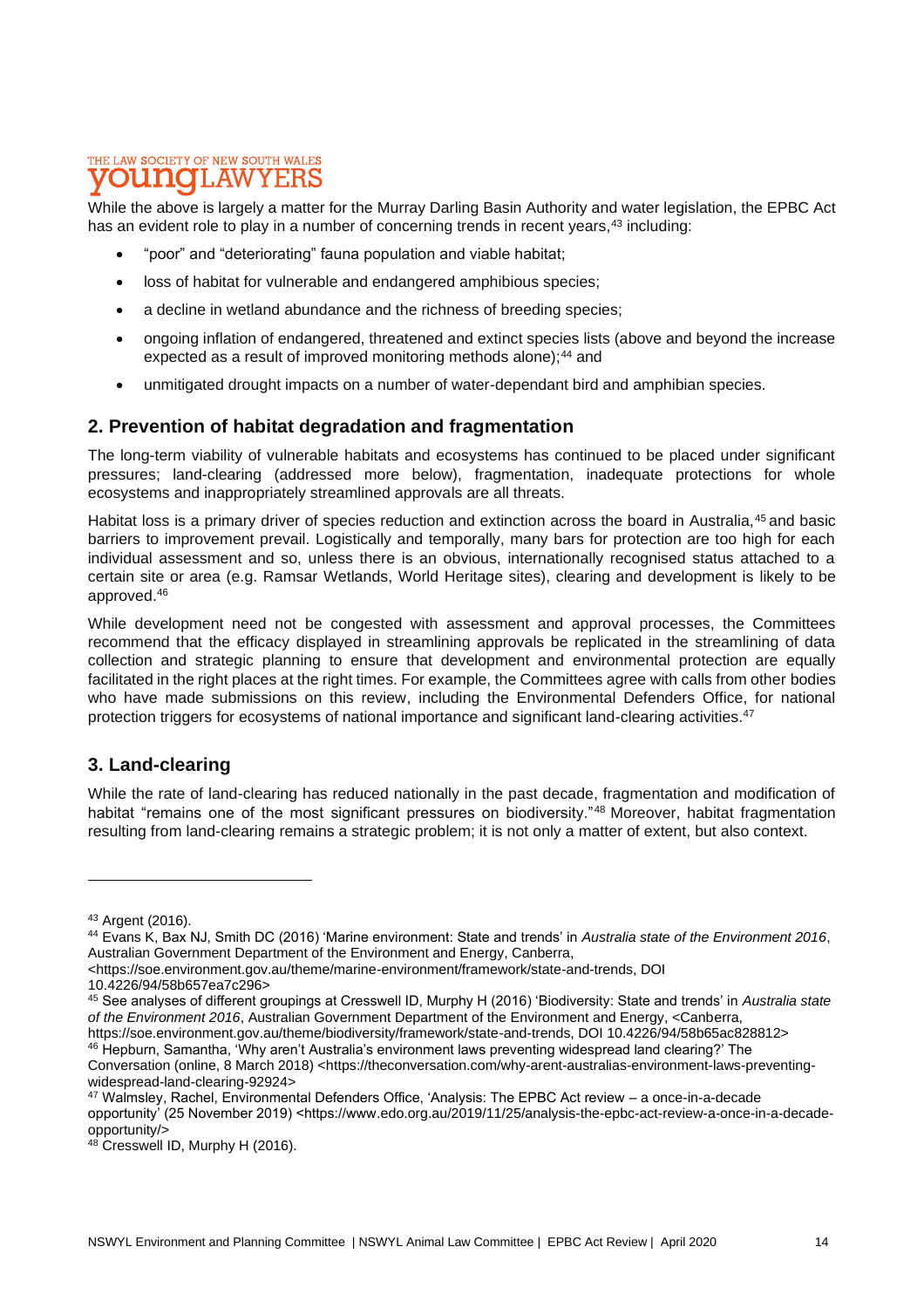### THE LAW SOCIETY OF NEW SOUTH WALES T.AW

Land-clearing has been identified as a primary threat to biodiversity since the 2001 State of the Environment reports, and while it is slowing, it remains unsustainable and inappropriately located and/or assessed. Fragile ecosystems remain largely unprotected, threatening the natural processes and the biologically significant fauna within those ecosystems.<sup>49</sup>

The cumulative impacts of land-clearing require more robust protection and holistic consideration; each small piece of readily approved land-clearing has represented another cut in this ever-growing problem, more so than a cutting of red tape.<sup>50</sup> The Committees emphasise that, at this stage, this is more a matter of considering land-clearing proposals less in terms of total area but rather in terms of location of the area cleared. To this end, more comprehensive mapping of ecosystems with respect to proximate ecosystems is required to prevent fragmentation and, in the case of larger projects, the Committees submit that proponents be required to show that potentially irreparable fragmentation will not result from a proposal. Bilateral agreements are likely to play an important role in this process as well in instances of interstate ecosystems, areas on state borders and nationally scarce habitat types.

### **4. Resource allocation and responses**

The Committees note that, nationally, many processes for recognising threatened species and developing plans for recovery appear sound. However, resources for responding to identified issues are inadequate, on the ground efforts are lacking and the output (i.e. recovery of the species) has been largely unsuccessful for some time.<sup>51</sup>

It is encouraging, while simultaneously concerning, that improvements in data collection and monitoring have led to a greater number of species being recognised as threatened or endangered in the past decade. However, as this fact illustrates, there has been little success in efforts aimed at removing species from those lists. Biodiversity of flora and fauna alike remains "poor and worsening" in Australia.<sup>52</sup>

While monitoring improvements can still be made, strategic and fulsome protection and conservation measures are required if the EPBC Act is to be considered a successful instrument. Matters such as the speed of approvals (in which the EPBC has been 'improving') is not an appropriate measure for the success of the national environmental protection legislation.<sup>53</sup>

To this end, the Committees submit that more stringent measures are required in circumstances where species and habitat vulnerability are identified to ensure that they are then protected. For example, the Committees note the abnormally high concentration of threatened or endangered mammals, amphibians and reptiles on the nation's north-eastern coastline.<sup>54</sup> This represents a prime location for higher resource allocation and more stringent assessment of proposals.

### **5. Responses to climate change**

The impacts of climate change are only likely to worsen in circumstances where current conditions already threaten the survival of certain species. For example, the Bramble Cay melomys, a rodent with limited habitat, is now considered extinct largely as a result of the manifestations of climate change. That limited habitat

<sup>49</sup> Hepburn (2018).

<sup>50</sup> Jan McDonald, 'Our nature laws are being overhauled. Here are 7 things we must fix' *The Conversation* (online, 30 October 2019) <https://theconversation.com/our-nature-laws-are-being-overhauled-here-are-7-things-we-must-fix-126021>

<sup>51</sup> See comments in Cresswell ID, Murphy H (2016).

<sup>52</sup> Ibid.

<sup>53</sup> Walmsley (2019).

<sup>54</sup> Cresswell ID, Murphy H (2016).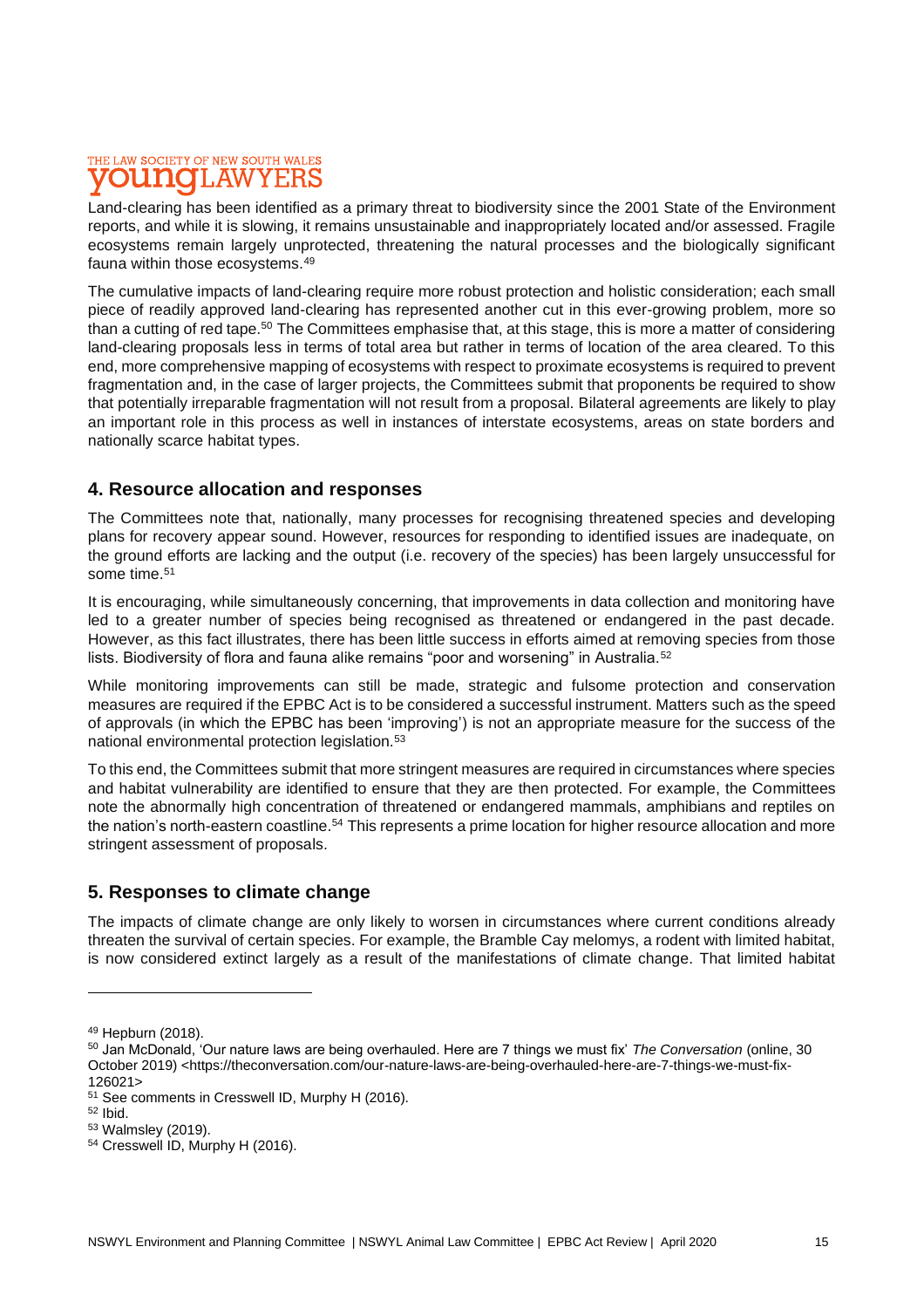consisted of vegetated coral cay in the Great Barrier Reef and has now been damaged by more frequent inundation and storm activity, driving the melomys to likely extinction.<sup>55</sup>

More generally, low species distribution and habitat fragmentation are likely to be exacerbated by climate change. Prolonged drought, extreme weather events, restriction of vegetation growth and the augmentation of pest and disease distribution have intensified and are projected to continue to intensify. Accordingly, a legislative response is required to ensure the EPBC Act remains fit for purpose.

The Committees submit that this response may include, but ought not be limited to:

- a broadening of the scope of the precautionary principle for projects in increasingly vulnerable areas;
- more conservative forecasts for species survival and recovery;
- a 'buffer' for environmental water to protect against prolonged drought; and
- consideration of matters pertaining to habitat fragmentation mentioned above.

**Recommendation 9:** The following areas should be prioritised for reform:

- 1. management of inland water;
- 2. habitat and ecosystem protection, and the prevention of habitat fragmentation;
- 3. permissibility and distribution of land-clearing activities;
- 4. effective resource allocation; and
- 5. responding to climate change.

### **Question 8**

*Should the EPBC Act regulate environmental and heritage outcomes instead of managing prescriptive processes?*

It is important for the EPBC Act to be adaptable to changing technology, information and environmental priorities as climate change impacts on the Australian environment. An outcome focussed approach encourages innovation in achieving outcomes in a bespoke way tailored to the specific circumstances of a species, community, or heritage item.

As identified in the Department of the Environment's presentation at the 2014 EIANZ Annual Conference,<sup>56</sup> it is imperative to have accurate baseline data from which outcomes can be measured. Any amendment to the EPBC Act should make adequate allowance for the enforcement of outcomes based regulation.

**Recommendation 10:** The EPBC Act should focus on defining and regulating environmental and heritage outcomes that have sufficient specificity to be measured, monitored and enforced. Where environmental and heritage outcomes lack specificity due to a lack of scientific knowledge, the precautionary principle should be applied.

<sup>55</sup> Gynther I, Waller N & Leung LK-P (2016) *Confirmation of the extinction of the Bramble Cay melomys Melomys rubicola on Bramble Cay, Torres Strait: results and conclusions from a comprehensive survey in August-September 2014*, report to the Queensland Department of Environment and Heritage Protection, Brisbane.

<sup>56</sup> Department of the Environment, Outcomes-based environmental regulation: an Australian Government perspective, EIANZ Annual Conference 2014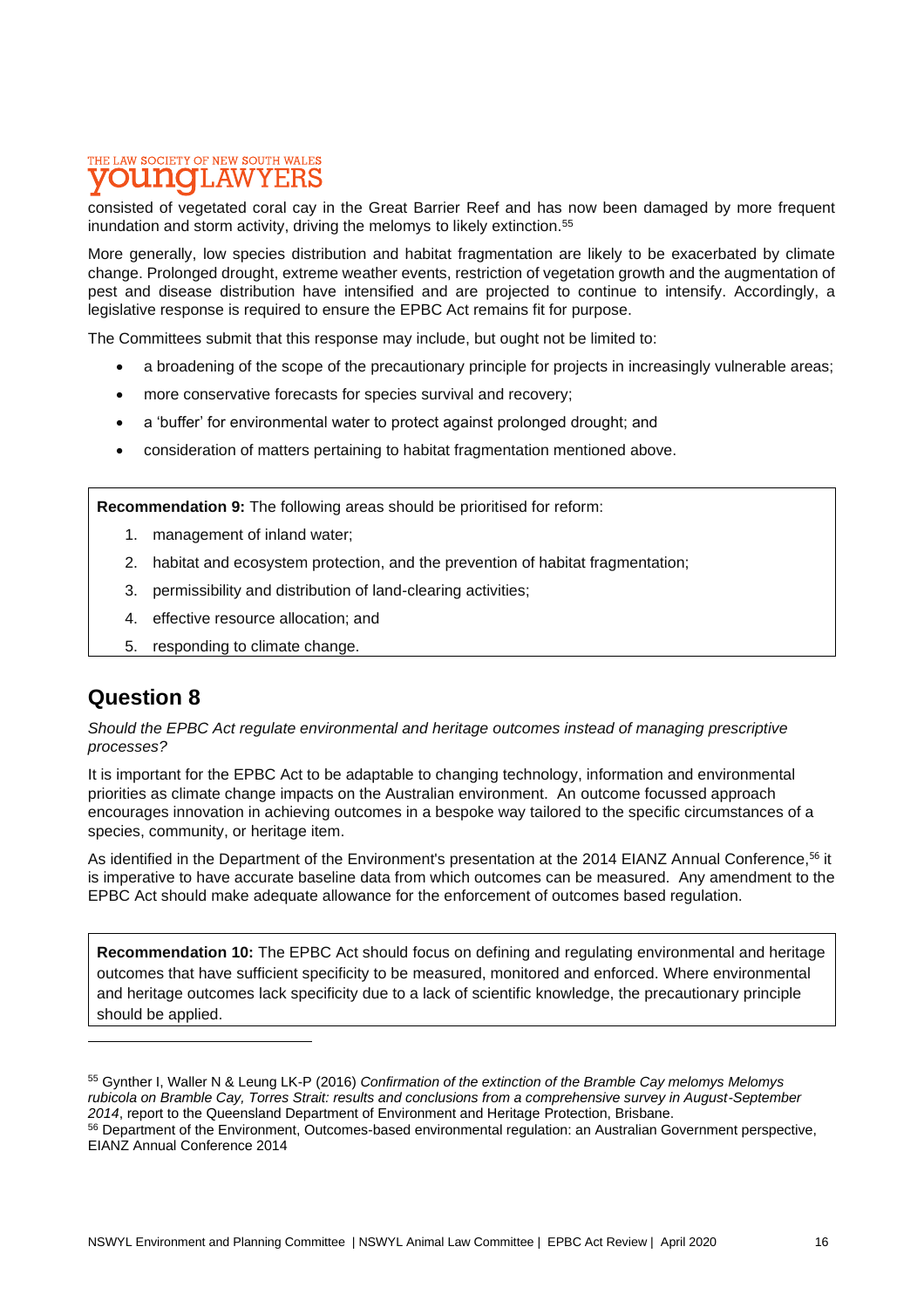#### THE LAW SOCIETY OF NEW SOUTH WALES ound T.AW

**Recommendation 11:** The EPBC Act should make adequate allowance for the enforcement of outcomes based regulation.

## **Question 15**

*Should low-risk projects receive automatic approval or be exempt in some way? How could data help support this approach? Should a national environmental database be developed? Should all data from environmental impact assessments be made publically available?*

### **Should low-risk projects receive automatic approval or be exempt in some way?**

Under s 158, the Minister for the Environment (**Minister**) may exempt a person proposing to take an action from the requirement to conduct an environmental assessment and/or obtain approval in relation to the action to which the exemption relates. Currently, such an exemption may only be granted if the Minister is satisfied that it is in the national interest to do so.

Under the EBPC Act, the operation of s 146 strategic assessments in respect of large scale urban planning, allows for pre-emptive approvals for works that may likely have a significant impact on a protected matter, where so long as the outcomes of any such assessment are complied with, there is no need for future assessment or approvals.

#### *Automatic approvals and exemptions for environmental assessments in other jurisdictions*

In other jurisdictions, the legislative scheme for carrying out environmental assessments often include generic mechanisms by which a proposed development can be automatically exempted from requiring approval, either in whole or in part, without seeking a specific exemption for that project. For example:

- 1. In NSW, *State Environmental Planning Policy (Exempt and Complying Development Codes) 2008* (NSW), exempts particular forms of development from requiring any approval or assessment, where the proposal is a specific form of development, and complies with specific development standards. The types of development specifically captured by this policy are typically low impact works with negligible environmental or social impact. The kinds of development standards required to be complied with can include fairly granular metrics such as distance of the proposed development from a neighbouring property, as well as broader criteria such as not being in land already mapped as subject to a particular environmental hazard or sensitivity.
- 2. In the ACT and NSW, planning instruments can provide a minimally assessed approval stream, where pre-determined forms of development which meet particular development standards are automatically approved. In the ACT this is referred to as the 'Code' assessment track, and in NSW this is referred to as complying development. While the project is scrutinised by the relevant approval body, this is against the criteria only, rather than the merits of the project as a whole or its environmental impacts generally. More complex assessment is undertaken for development unable to meet the predetermined criteria.

The criteria used in such exemption regimes are of a highly objective nature, without any subjective or merits based criteria. This includes objective and readily ascertainable features of the proposal such as:

- measurements of spaces of, or within, a development;
- distances between the development and other sensitive items (such as neighbouring properties);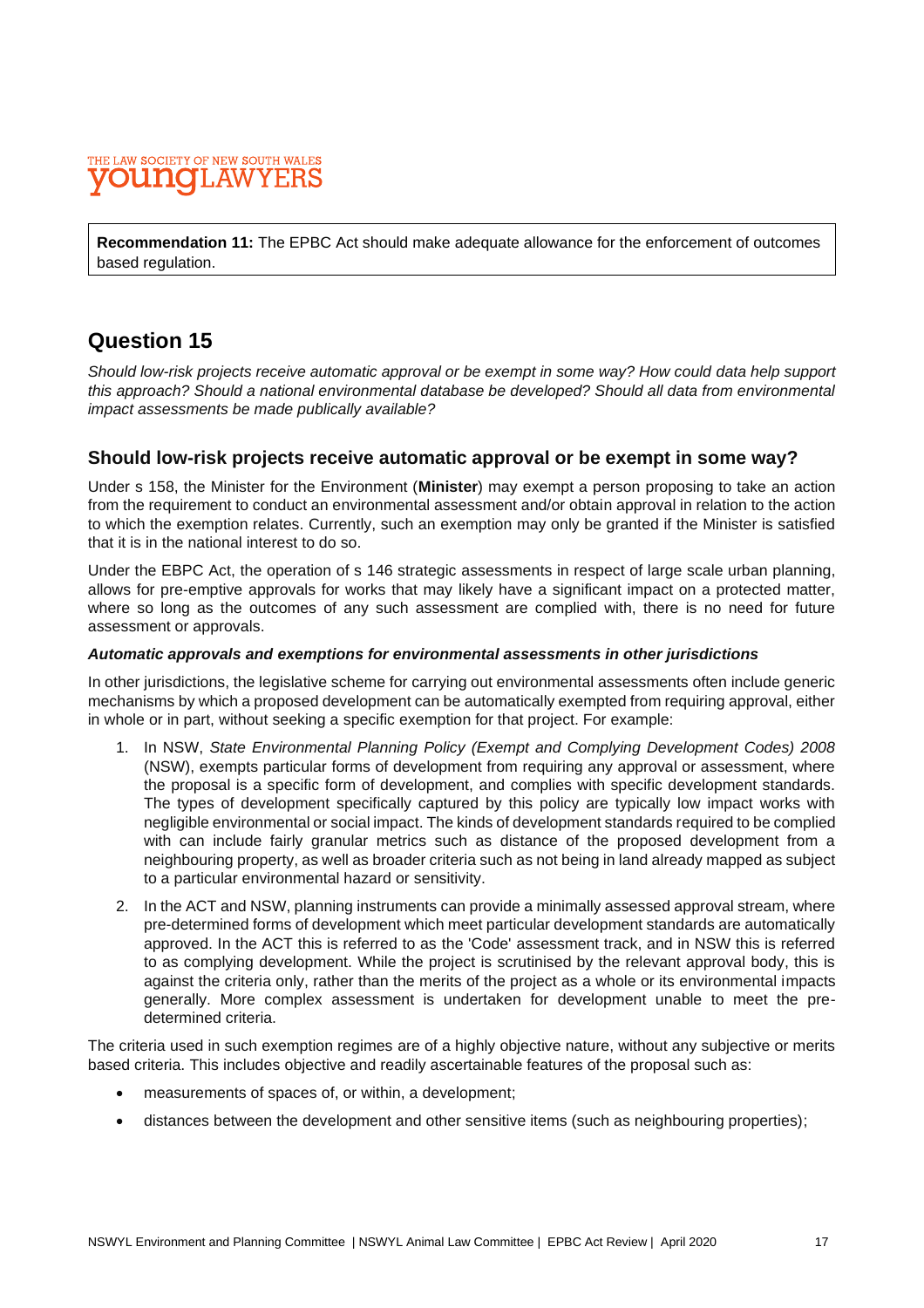#### THE LAW SOCIETY OF NEW SOUTH WALES L.AW

- size of the development;
- whether or not the development is in land mapped as sensitive or subject to hazards;
- the zoning of the land; and/or
- the capacity of the installation (such as the kilowatt capacity of a solar panel unit).

The types of development typically exempted, or automatically approved, under these schemes include low impact works such as:

- building a single dwelling house or granny flat in already urbanised land; or
- minor additions to an existing premises, such as installing pergolas or air-conditioning units.

#### *Benefits of exemption schemes*

The primary benefit of such schemes is that they simplify the process for proponents to obtain all necessary approvals before carrying out their project. This enables their proposal to be carried out more quickly and cheaply than if more detailed environmental assessment was undertaken, which can require preparation of detailed expert reports. It also provides more certainty of outcome.

Another benefit is that automatic approvals free the resources of regulators to assess more complex proposals, as they can divert less time (or no time) to reviewing low impact and uncontroversial proposals.

#### *Issues with exemption schemes*

The success of exemption schemes often lies with whether there is good scientific and technical data to support the types of development pre-approved, and the criteria selected to differentiate between noncontentious and contentious projects. It relies on the regulator having collated and prepared accurate data on the impacts and mitigation strategies for different forms of development and different regions where the scheme will apply.

Unfortunately such regimes can be subject to political interference or improper influence. For example, an unfettered power for regulators to prepare generic exemption policies or regulations can create potential for developers to lobby politicians or public servants for particular forms of development to be included in an exemption scheme.

**Recommendation 12:** Should automatic approvals be incorporated into the EPBC Act, consideration must be given to the following factors for each relevant type of development:

- whether the type of development works are objectively low impact;
- the extent of pre-assessment done by regulators, for example, whether the regulator in preparing zoning maps has already collated and considered at an aggregate level data concerning the environmental impacts of particular forms of development, such that individual assessment of projects is unnecessary;
- the availability of data regarding environmental impacts, such as mapping of zoning, flood risk, bushfire risk, geotechnical risk, ecological sensitivity and/or heritage items; and
- any scientific or technical data available regarding environmental impacts and mitigation strategies for particular forms of development, such as town planning reports, strategic assessment reports, and fauna or flora studies.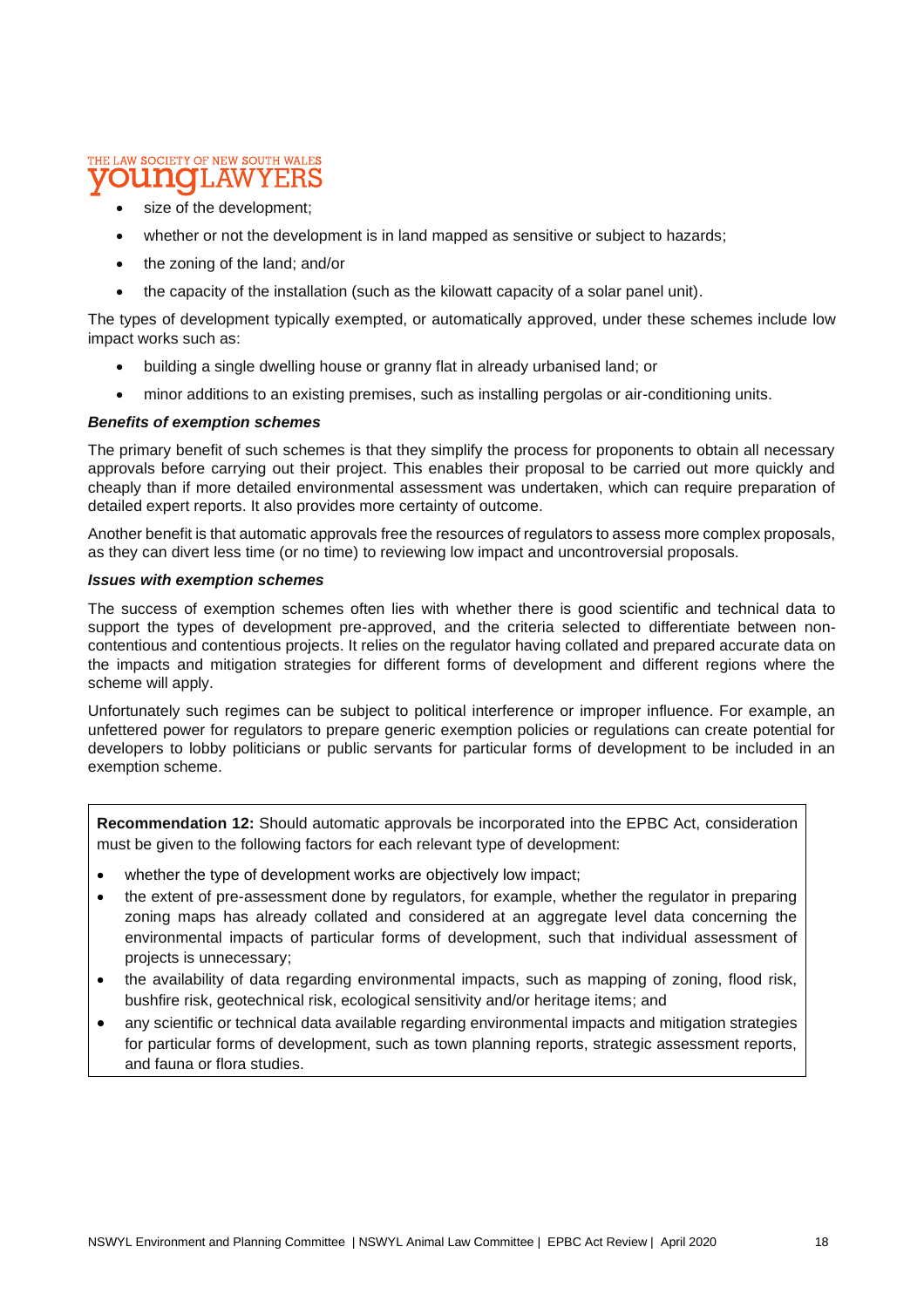**Recommendation 13:** Any mechanism for creating exemption or automatic approval schemes should include safeguards against improper lobbying of government Ministers or departments to improperly influence a new exemption being created. This could include, for example, criteria in the legislation for when it is appropriate to establish a generic exemption or automatic approval scheme for a type of development. Alternatively, the regulation writing authority might be required to provide a statement of reasons.

#### *Potential Models*

A number of different models could be adopted by the Commonwealth to establish an exemption or automatic approval regime. These models include:

- 1. Amending the Act to authorise preparing a Legislative Instrument which can list generic development types which are automatically exempted or approved. The Legislative Instrument could list a number of generic exemptions for particular specific types of low impact works which meet particular criteria. This would essentially reflect how States and Territories allow for exemptions through delegated legislation. Considerations of this method include:
	- a. **Benefits** creating a single, consistent national regime. Input from states could be obtained for example through a national inquiry panel consisting of recognised scientific experts, State, Territory and Commonwealth Government officers, and community representatives. Use of delegated legislation would allow more flexibility to create, alter, and remove exemptions or automatic approvals as better scientific data is ascertained.
	- b. **Potential pitfalls** difficulties in preparing a national exemption, as it would require consistent and available data from each State and Territory to support inclusion of a particular form of development.
- 2. Amending the Act to authorise amending or entering into bilateral agreements which deal with automatic exemptions or approvals. Under this mechanism, a State or Territory could negotiate to include particular exemptions or automatic approvals for development in their jurisdiction. Considerations of this method include:
	- a. **Benefits** allowing more flexibility so that each state has more input into the regime, and the criteria and types of development better reflect the conditions in that State or Territory. The Commonwealth can scrutinise whether suggested exemptions by that state are appropriate.
	- b. **Potential pitfalls** that the approach will not be nationally consistent.
- 3. Amending the Act to include a provision that low impact development which is exempted or automatically approved under state or territory planning legislation is also automatically exempted or automatically approved under the EPBC Act. Considerations of this method include:
	- a. **Benefits** imposing the least administrative burden on the Commonwealth to implement.
	- b. **Potential pitfalls** it is possible that State or Territory legislation may inappropriately or unjustifiably exempt or automatically approve particular types of development, with the consequence that the EPBC Act is circumvented as the proponent can rely on potentially weak State legislation. This may weaken Commonwealth scrutiny over contentious projects in instances where economic development pressures and/or State or Territory infrastructure priorities may conflict with areas of high environmental value.

### **How could data help support this approach?**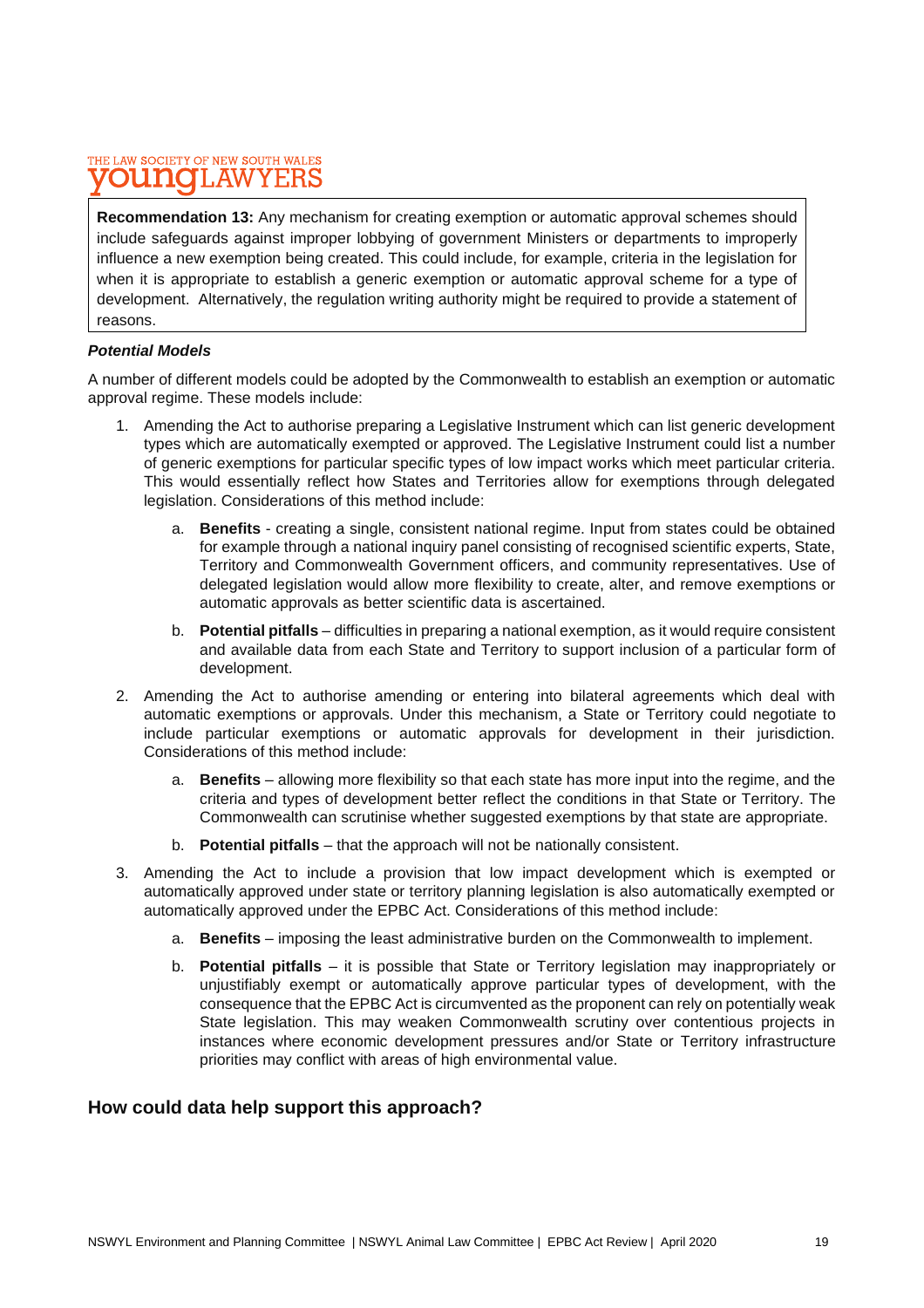### THE LAW SOCIETY OF NEW SOUTH WALES **DUNOT.AW**

To assist the process of identifying low-risk works appropriate for exemptions, currently available data from State, Territory and Commonwealth Databases could be used and/or consolidated to identify auto-exemptions for classes of activities across known NES areas. This could include:

- 1. analysing previous and current exempted project approvals made under s 158 exemptions, to ascertain any patterns or types of development for potential of inclusion;
- 2. using existing Commonwealth datasets of flora, fauna, biodiversity, Indigenous and non-Indigenous heritage, and contamination; or
- 3. using existing State and Territory datasets of flora, fauna, biodiversity, Indigenous and non-Indigenous heritage, contamination, geotechnical risk, flood risk, bushfire risk, and other environmental sensitivities or hazards.

Such data could be used to either frame a nation-wide list of exempted development, or assist the Commonwealth in assessing the appropriateness of state by state exemptions.

### **Should a national environmental database be developed?**

The Ecological Communities of National Environmental Significance Database contains spatial information that includes data on the distribution of ecological communities related to the EPBC Act.<sup>57</sup>

An expanded and searchable database could be developed. Such a database could map matters dealt with under Commonwealth and State legislation dealing with town planning, geotechnical hazards, flood and bushfire risks, contamination, European and Aboriginal heritage, biodiversity, etc. Many states already collect and maintain databases and maps of data of this nature, for example the NSW Planning Portal website. The database could just deal with Commonwealth regulated environmental matters, or also include datasets from each State concerning environmental matters regulated in that jurisdiction.

Such a database could allow public users to generate a report to determine whether MNES, or other matters protected by the EPBC Act exist in a specific area of interest, For example, the NSW Planning Portal website has this capability. This may provide developers and incoming purchasers of land greater certainty over their approval obligations, by allowing them to ascertain whether an automatic exemption or approval applies to their property, and any other environmental considerations.

This database could assist regulators with the process of agreeing or preparing automatic exemption or approval regimes, as use of data encompassing indigenous significance and heritage, economic, demographic, ecological, geographical, bush fire, flood hazard and other climatic data, could be used to identify or exclude certain development from automatically approvals.

The database might also assist regulators to assess projects, by allowing them to fact check information made in an application, and identify the level and complexity of assessment required for a particular project.

Practical challenges for such a national database include:

- the cost and challenge of collating existing State, Territory and Commonwealth datasets, including harmonising potentially inconsistent data sets and data collection methods, and potentially having to assist states to compile this data and present it in a harmonised format;
- risks of data integrity and security; and
- responsibility and funding of on-going maintenance of website and updating the data.

<sup>57</sup> See 'protected matters' search tool, [http://www.environment.gov.au/webgis-framework/apps/pmst/pmst.jsf.](about:blank)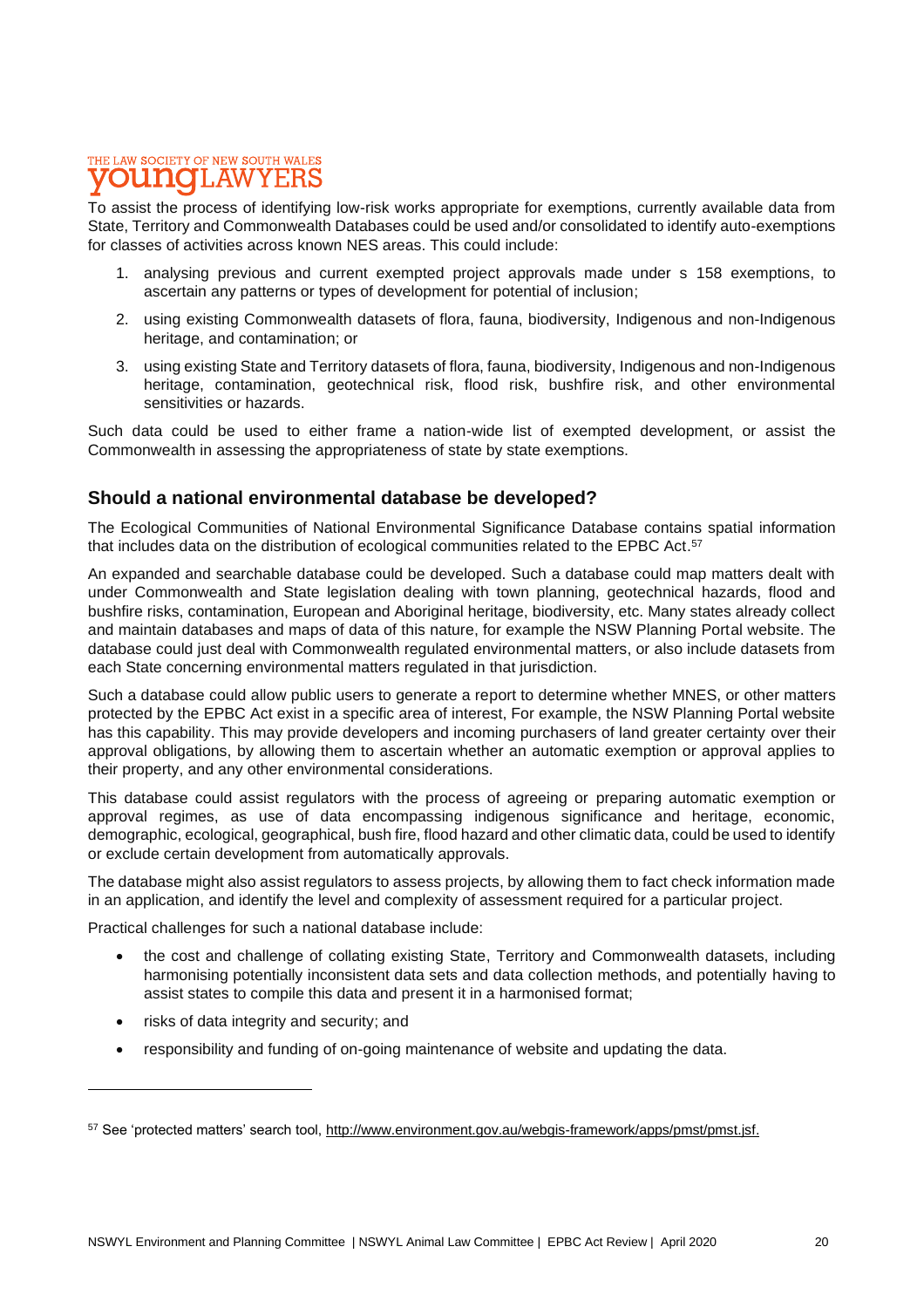#### THE LAW SOCIETY OF NEW SOUTH WALES T.AW UMO

**Recommendation 14:** That the Commonwealth explore (in consultation with the States and Territories) a process and plan to establish a searchable online national database of environment and planning data, which aims to consistently map matters dealt with under Commonwealth and State legislation dealing with town planning, geotechnical hazards, flood and bushfire risks, contamination, heritage, biodiversity, etc.

### **Should all data from environmental impact assessments be made publicly available?**

Generally speaking, it is ideal for government decision making processes to be open to public scrutiny, including access to records which underlie that decision making process. The importance of such accountability and scrutiny is reflected in the Commonwealth Government open data access policy.<sup>58</sup>

Confidence in the assessment scheme and legislation is facilitated by maintaining transparency and accountability of decisions, by allowing members of the public to assess the competency and appropriateness of assessment procedures. Often members of the public may have an interest in the assessment process and outcome of a project. The availability of application materials and assessments may assist in satisfying the public that the decision made was appropriate based on the evidence provided by a proponent in support, or otherwise allow them to challenge decisions which have been made in breach of the law.

It would be appropriate for material to be withheld where it contains sensitive information such as individual's personal information, or matter of national security or defence.

Publicly available documents should include material included with the Proponents' application or subsequently submitted, correspondence between the Proponent and approval body during the application and assessment process, records of decisions made by the approval body, and any other information used to inform the deliberation process.

**Recommendation 15:** Environment impact assessments should be made publically available, unless they contain sensitive information about a legal person or a matter of National security or Defence, of which case it may be appropriate to redact the document in whole or part.

## **Question 16**

*Should the Commonwealth's regulatory role under the EPBC Act focus on habitat management at a landscapescale rather than species-specific protections?*

The Committees note that a significant range of categories of ecosystems across the country are susceptible to adverse impacts caused by, amongst other things, soil erosion, flooding events, introduced species and natural habitat loss; all of which are exacerbated by climate change.

It is considered to be ecologically myopic to focus only on a single threatened or endangered species when the sustainability of that species' habitat is dependent on a range of other species, whether they be flora or fauna, which may not be afforded the same level of protection. This is particularly true when the impacts caused by overdevelopment result in the removal of habitat that, despite the presence of an endangered

<sup>58</sup> Commonwealth Governments open data access policy statement, Commonwealth of Australia 2015.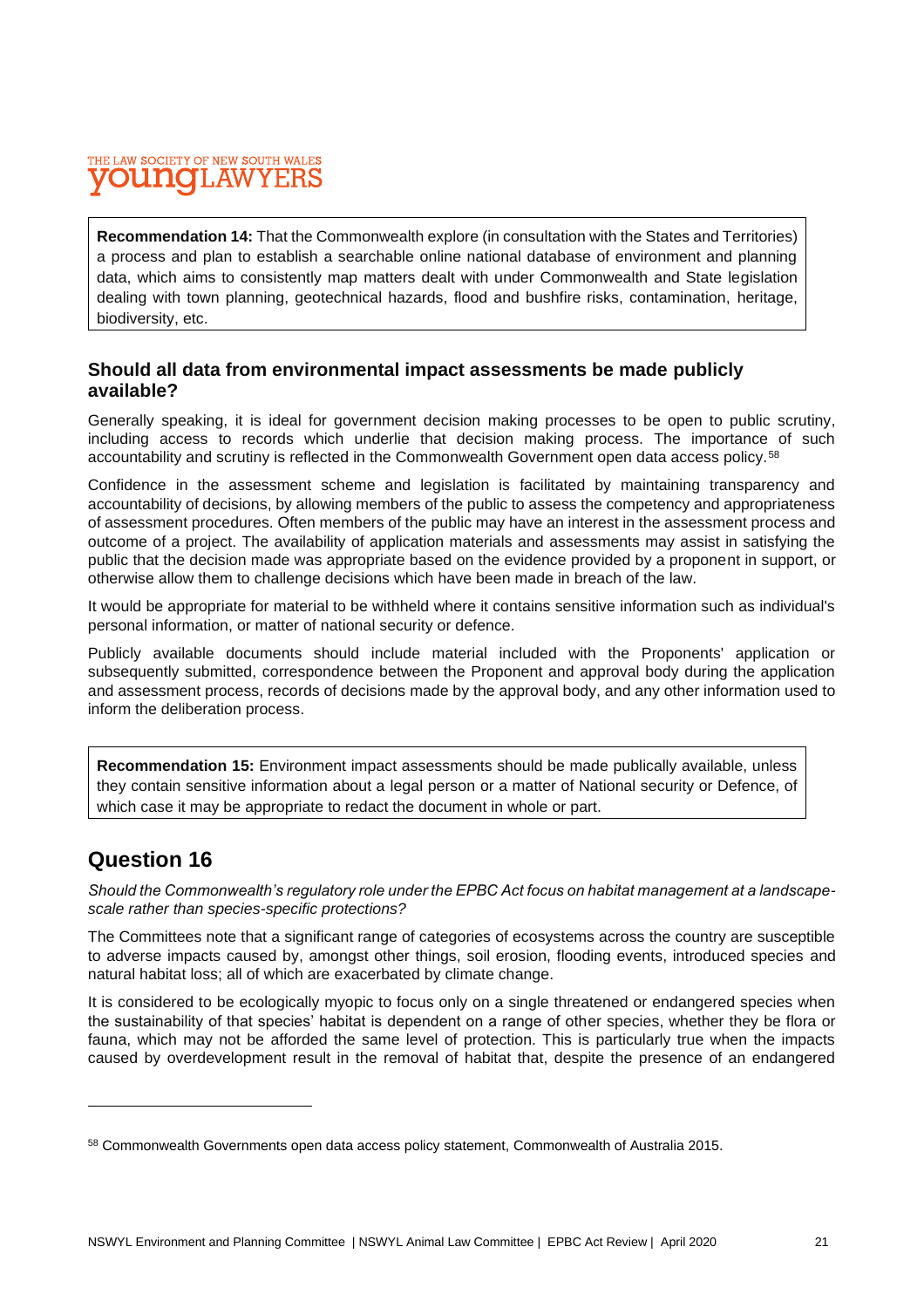### THE LAW SOCIETY OF NEW SOUTH WALES **DI LIATO**

species, is permitted with inadequate offsetting or biobanking measures put in place as conditions of development consent.

Instead, significant species ought to have their habitats (regardless of the health or extent of sprawl of those habitats) afforded the same level of protection as the species themselves, in acknowledgement of the crucial role that a healthy habitat plays in ensuring the sustainability of a species in a particular locality and on a broader national scale.

This would, naturally, have the concomitant effect of affording higher levels of environmental protection on other species that are necessary to the health and survival of the habitats of those species listed in the EPBC Act. However, the Committee acknowledges that this would elevate a substantial number of species and habitats to a level of environmental preservation that would cause an imbalance in, and inflexibility of, the various State-level planning and development instruments.

Accordingly, it is recommended that these broader, 'landscape-scale' assessment requirements only supplement rather than replace project and site-specific assessments, but that landscape-scale habitat management be incorporated into the EPBC Act as a mandatory requirement (such as, using NSW as an example, requiring a referral to be made in the same manner as is standard with an integrated development application requiring general terms of approval from other statutory bodies). The Committees note that a similar recommendation was made in the 2009 Hawke Review, but that this additional level of environmental impact assessment was not incorporated by the federal government.

An alternative to the application of landscape-scale environmental impact assessment in this fashion would be to consult and request each State and Territory to pass a uniform environmental protection and impact assessment instrument, in a similar fashion to the reforms to the Australian Consumer Law and Trade Practices Acts in various states.

If implemented properly and at the right place in the various State and Territory environment and planning statutory frameworks (such as, again using NSW as an example, at the State Environmental Planning Policy level), this would enable consent authorities to leverage their own internal ecological experts to assess the impact of proposed development on the habitats of species listed in the EPBC Act and ensure that landscapescale habitat management is quickly and cheaply yet effectively handled without any substantial costs implications or additional time introduced into the assessment process.

The Committees note in concluding this response that this high level, strategic assessment-style habitat management process cannot and should not replace site-by-site environmental assessment.

**Recommendation 16**: The Commonwealth, in consultation with State and Territory governments, amend the EPBC Act to include an additional level of landscape-scale environmental impact assessment for any habitats containing a listed species that must be adhered to at the state level.

## **Question 23**

*Should the Commonwealth establish new environmental markets? Should the Commonwealth implement a trust fund for environmental outcomes?*

Markets create an effective incentive for ecosystem preservation and services that may otherwise not be seen as creating a specific benefit to an individual due to lack of ownership in the process and its outcome. It is important however to be able to understand and attribute a value to ecosystem processes and to define and assign ownership to such systems. Not all systems can appropriately be captured by an environmental market, specifically where the ecological system is not clearly defined, verifiable or enforceable and cannot be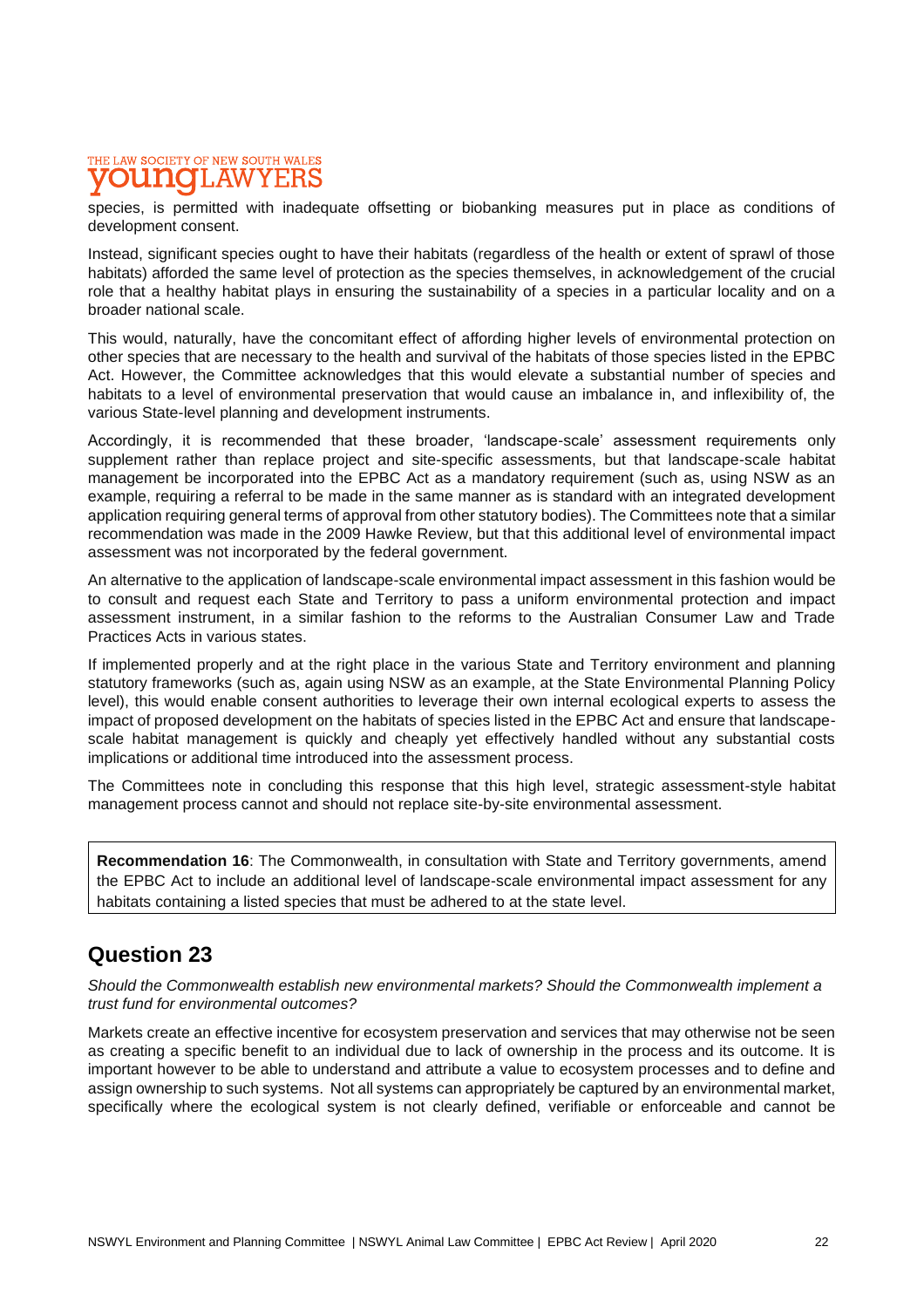### THE LAW SOCIETY OF NEW SOUTH WALES **T.AW**

transferred.<sup>59</sup> Further, where there are high levels of scientific uncertainty around a system, or the system is likely to be the subject of greater State interference at a later point in time (devaluing the market), a market based approach is not appropriate.

**Recommendation 17:** Environmental markets should not be established for ecological systems for which there remains scientific uncertainty in relation to (without limitation) its assessment, categorisation or threats, or that is not capable of being adequately defined and valued.

As environmental markets are not appropriate to value and incentivise environmental outcomes in all areas, regulation of impacts on ecological systems remains important to complement or supplement market based approaches. For example, restriction on the allowable impact to an ecological system is likely to create value in the environmental market for that system. However for this to be effective in achieving environmental outcomes, the value in the market needs to be sufficiently formulated to ensure no net impact to the ecological system. Similarly, where no market should be established by reason of for example scientific uncertainty, regulation will continue to be the primary tool for the Commonwealth in achieving environmental outcomes.

#### **Recommendation 18:**

- Effective regulation should remain a key focus in complementing and supplementing environmental markets to achieve environmental outcomes.
- Any new environmental markets should be the subject of adequate public consultation to ensure stakeholders are given the opportunity to review and make submission on new market models.

<sup>59</sup> Murtough, G., Aretino, B. and Matysek, A. 2002, Creating Markets for Ecosystem Services, Productivity Commission Staff Research Paper, AusInfo, Canberra.